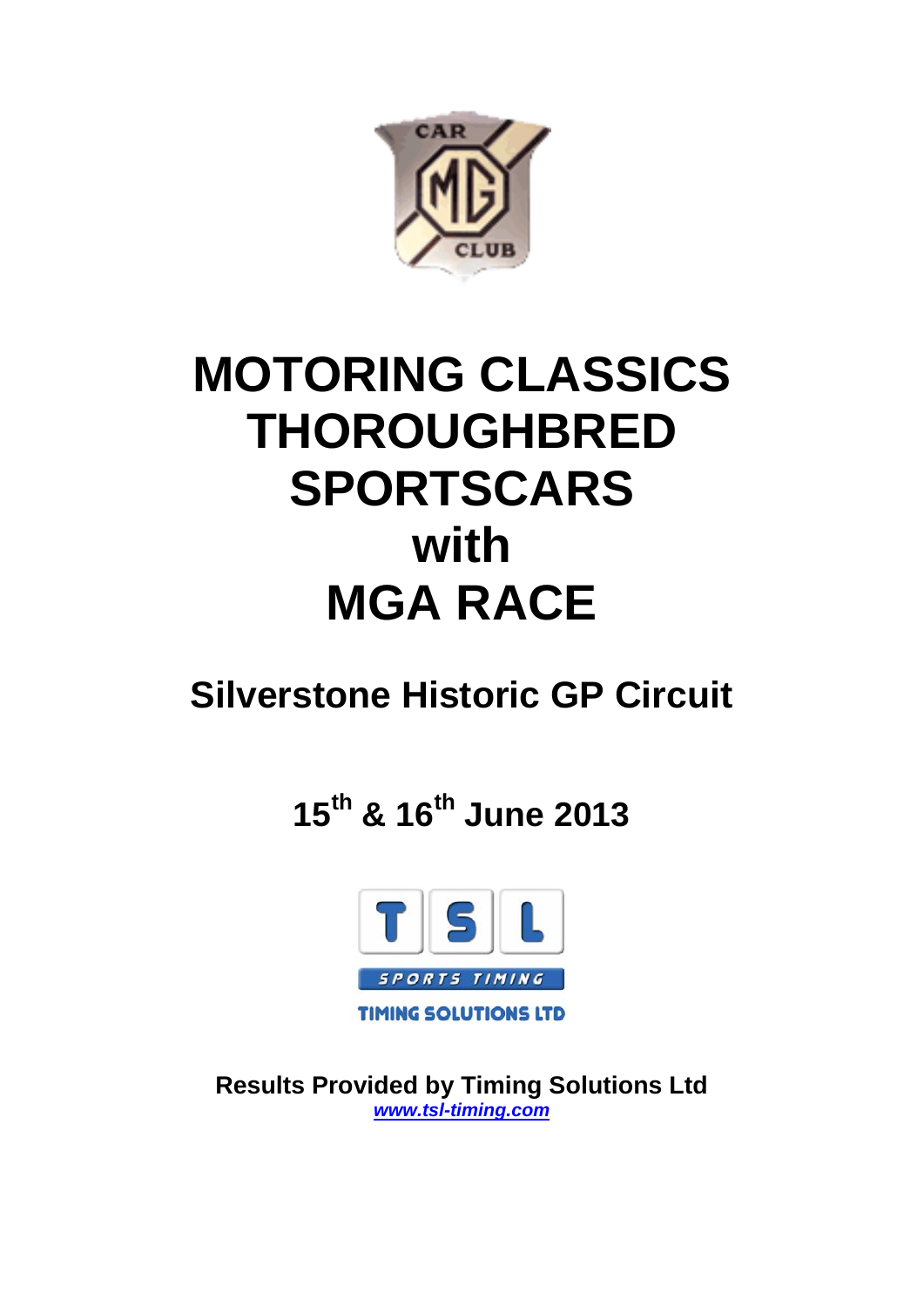# **MGCC Motoring Classics Thoroughbred Sports Cars with MGA Race QUALIFYING - RACE 1 - CLASSIFICATION**

| POS | <b>NO</b> | <b>CL</b>     | PIC NAME                |                               | <b>ENTRY</b>         | <b>TIME</b> | ON             | <b>LAPS</b>    | GAP    | <b>DIFF</b> | <b>MPH</b> |
|-----|-----------|---------------|-------------------------|-------------------------------|----------------------|-------------|----------------|----------------|--------|-------------|------------|
| 1   | 64        | $\mathsf{C}$  | <sup>1</sup> Josh FILES |                               | Triumph TR6          | 2:47.207    | 7              | $\overline{7}$ |        |             | 78.36      |
| 2   | 92        | D             |                         | <sup>1</sup> Spencer MCCARTHY | MG B GT V8           | 2:47.379    | 4              | 7              | 0.172  | 0.172       | 78.28      |
| 3   | 88        | D             |                         | 2 Simon CRIPPS                | MGB GT V8            | 2:49.927    | 4              | $\overline{7}$ | 2.720  | 2.548       | 77.11      |
| 4   | 85        | D             |                         | 3 Andy GREEN                  | Morgan Plus 8        | 2:52.559    | $\overline{7}$ | $\overline{7}$ | 5.352  | 2.632       | 75.93      |
| 5   | 91        | D             | 4 Ian PRIOR             |                               | MGB GT V8            | 2:55.966    | $\overline{7}$ | 7              | 8.759  | 3.407       | 74.46      |
| 6   | 97        | D             |                         | 5 Jonnie WHEELER              | MGB GT V8            | 2:56.494    | $\overline{7}$ | 7              | 9.287  | 0.528       | 74.24      |
| 7   | 87        | D             |                         | 6 Joe PARRINGTON              | MG B GT V8           | 2:57.927    | $\overline{7}$ | $\overline{7}$ | 10.720 | 1.433       | 73.64      |
| 8   | 67        | D             |                         | 7 Jon ELLISON                 | Triumph TR6          | 3:01.559    | 7              | 7              | 14.352 | 3.632       | 72.17      |
| 9   | *<br>86   | D             |                         | 8 Neil FOWLER                 | MGB GT               | 3:02.867    | $\mathbf{1}$   | 3              | 15.660 | 1.308       | 71.65      |
| 10  | 41        | B             |                         | <b>Babak FARSIAN</b>          | <b>MGB Roadster</b>  | 3:03.418    | 7              | 7              | 16.211 | 0.551       | 71.44      |
| 11  | 43        | B             |                         | 2 Kevin SWANN                 | <b>MGB Roadster</b>  | 3:04.178    | $\overline{7}$ | 7              | 16.971 | 0.760       | 71.14      |
| 12  | 81        | D             |                         | 9 Ken DEAMER                  | MGB GT V8            | 3:07.068    | $\overline{7}$ | 7              | 19.861 | 2.890       | 70.04      |
| 13  | 79        | $\mathsf{C}$  |                         | 2 Jonathan UPCHURCH           | MGB GT V8            | 3:07.633    | $\overline{7}$ | 7              | 20.426 | 0.565       | 69.83      |
| 14  | 26        | B             |                         | 3 Peter BARNARD               | Elva Courier Mk.1    | 3:10.271    | $\overline{7}$ | 7              | 23.064 | 2.638       | 68.86      |
| 15  | 49        | B             |                         | 4 Mark SCOTT                  | <b>MGB Roadster</b>  | 3:11.764    | $\overline{7}$ | 7              | 24.557 | 1.493       | 68.33      |
| 16  | 38        | B             |                         | 5 Neil CAWTHORN               | <b>MGA Roadster</b>  | 3:11.897    | $\overline{7}$ | $\overline{7}$ | 24.690 | 0.133       | 68.28      |
| 17  | 36        | B             |                         | 6 Colin JONES                 | <b>MGA Twin Cam</b>  | 3:11.926    | $\overline{2}$ | 5              | 24.719 | 0.029       | 68.27      |
| 18  | 98        | D             |                         | 10 Lawrence WOOD              | MGB Costello GT V8   | 3:14.576    | $\overline{7}$ | $\overline{7}$ | 27.369 | 2.650       | 67.34      |
| 19  | 30        | B             |                         | 7 Benjamin TOVEY              | MG <sub>B</sub>      | 3:16.849    | $\overline{7}$ | 7              | 29.642 | 2.273       | 66.56      |
| 20  | *<br>44   | B             |                         | 8 Paul KHOURI                 | MGB GT V8            | 3:16.965    | 3              | 7              | 29.758 | 0.116       | 66.52      |
| 21  | 22        | B             |                         | <sup>9</sup> Terry BURROWS    | <b>MG B Roadster</b> | 3:17.135    | $\overline{7}$ | 7              | 29.928 | 0.170       | 66.47      |
| 22  | 65        | $\mathsf{C}$  |                         | 3 Tyrone WHITE                | MGB V8 Roadster      | 3:19.026    | $\overline{7}$ | 7              | 31.819 | 1.891       | 65.83      |
| 23  | 5         | A             | 1 Ed FOSTER             |                               | <b>MGB Roadster</b>  | 3:19.589    | $\overline{7}$ | 7              | 32.382 | 0.563       | 65.65      |
| 24  | 27        | B             |                         | 10 David LAMYMAN              | <b>MGB Roadster</b>  | 3:19.624    | $\overline{2}$ | 2              | 32.417 | 0.035       | 65.64      |
| 25  | 74        | $\mathcal{C}$ |                         | 4 Phillip LAMBE               | Triumph TR6          | 3:23.660    | $\overline{7}$ | 7              | 36.453 | 4.036       | 64.34      |
| 26  | *<br>57   | $\mathsf{C}$  |                         | 5 Alan CHARLTON               | Triumph TR6          | 3:24.414    | $\overline{2}$ | 7              | 37.207 | 0.754       | 64.10      |
| 27  | 4         | A             |                         | 2 Peter HISCOCKS              | <b>MGA Roadster</b>  | 3:25.176    | $\overline{7}$ | 7              | 37.969 | 0.762       | 63.86      |
| 28  | 32        | B             | 11 Alan KYSON           |                               | <b>MGA Twin Cam</b>  | 3:25.788    | 3              | 5              | 38.581 | 0.612       | 63.67      |
| 29  | 33        | B             |                         | 12 Max CAWTHORN               | <b>MGB Roadster</b>  | 3:33.319    | 3              | 4              | 46.112 | 7.531       | 61.42      |
| 30  | 58        | <b>MGA</b>    |                         | <sup>1</sup> Andrew MOORE     | <b>MGA Coupe</b>     | 3:34.412    | 3              | 6              | 47.205 | 1.093       | 61.11      |
| 31  | 11        | A             |                         | 3 Martyn CLEWS                | MG Midget/Sprite     | 3:36.530    | 2              | 5              | 49.323 | 2.118       | 60.51      |
| 32  | 53        |               |                         | <sup>1</sup> Roy CHAMBERLAIN  | Triumph TR4          | 3:38.946    | $\mathbf{1}$   | $\overline{2}$ | 51.739 | 2.416       | 59.84      |

**\*Cars 4, 44 + 86 - transponders not working**

**Weather / Track : Cloudy / Wet**

These results are provisional until the conclusion of any judicial and technical matters. Start: 09:00 Flag 09:23 End: 09:27

Clerk Of Course : Timekeeper :

Circuit Length = 3.6399 miles Silverstone Historic GP Circuit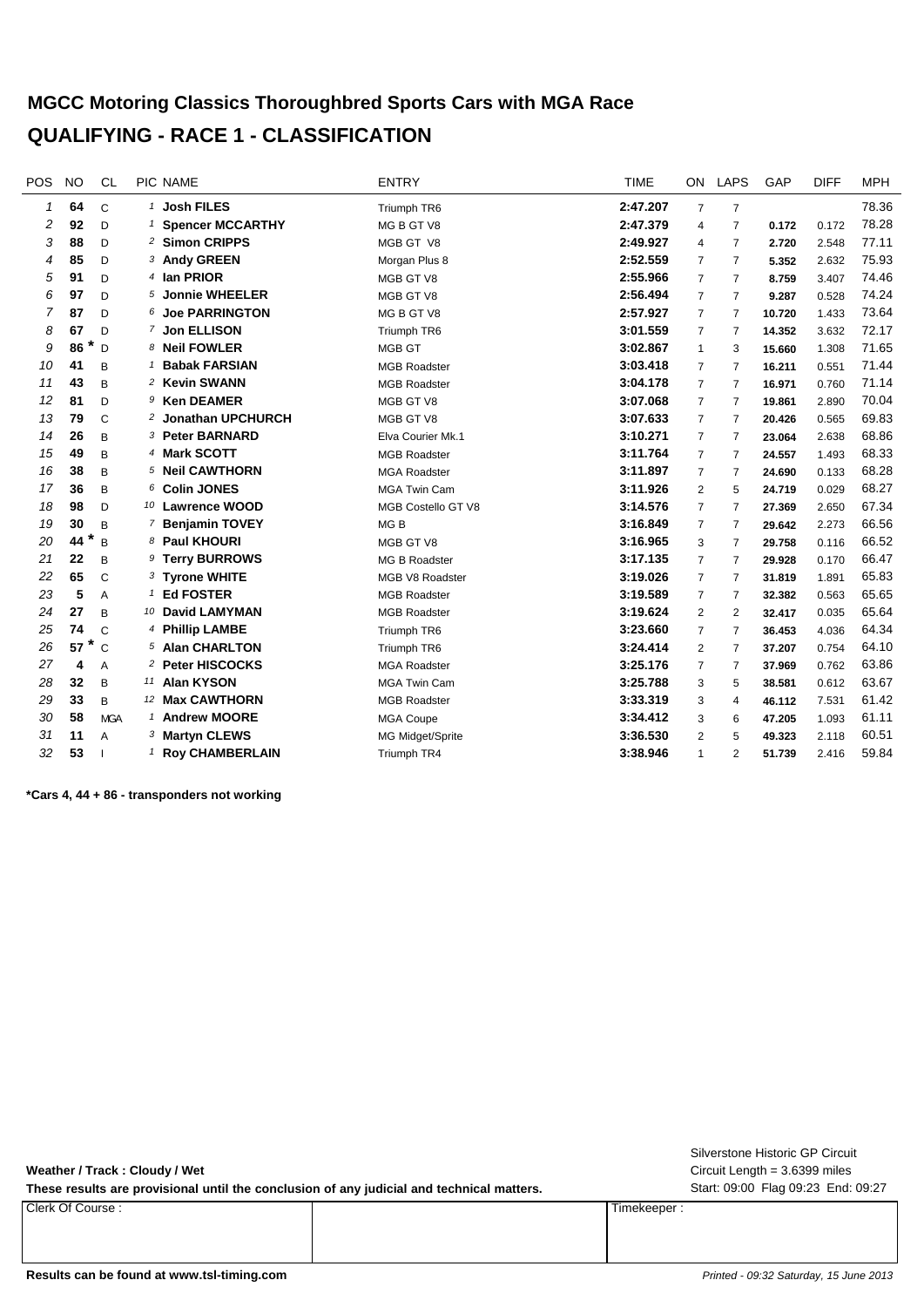DIFF = Difference To Personal Best Lap

|                  | DIFF = Dillefence TO Personal Best Lap |                         |            |                            |
|------------------|----------------------------------------|-------------------------|------------|----------------------------|
| P <sub>1</sub>   | <b>Josh FILES</b><br>64                |                         |            |                            |
| LAP              | <b>LAP TIME</b>                        | <b>DIFF</b>             | <b>MPH</b> | <b>TIME OF DAY</b>         |
| $1 -$            | 3:11.183                               | 23.976                  | 68.54      | 09:04:38.618               |
| 2 -              | 2:56.268                               | 9.061                   | 74.34      | 09:07:34.886               |
| 3 -              | 2:50.446<br>(2)                        | 3.239                   | 76.87      | 09:10:25.332               |
| $4 -$            | <u>2:51.261</u><br>(3)                 | 4.054                   | 76.51      | 09:13:16.593               |
| $5 -$            | 5:10.356                               | 2:23.149                | 42.22      | 09:18:26.949               |
| 6 -              | 4:16.454                               | 1:29.247                | 51.09      | 09:22:43.403               |
| 7 -              | 2:47.207(1)                            |                         | 78.36      | 09:25:30.610               |
| P <sub>2</sub>   | 92                                     | <b>Spencer MCCARTHY</b> |            |                            |
| LAP              | <b>LAP TIME</b>                        | <b>DIFF</b>             | <b>MPH</b> | TIME OF DAY                |
| $1 -$            | 3:08.398                               | 21.019                  | 69.55      | 09:04:35.368               |
| 2 -              | 2:54.441                               | 7.062                   | 75.11      | 09:07:29.809               |
| 3 -              | 2:50.207<br>(2)                        | 2.828                   | 76.98      | 09:10:20.016               |
| $4 -$            | 2:47.379<br>(1)                        |                         | 78.28      | 09:13:07.395               |
| $5 -$            | 5:17.500                               | 2:30.121                | 41.27      | 09:18:24.895               |
| 6 -              | 4:19.087                               | 1:31.708                | 50.57      | 09:22:43.982               |
| $7 -$            | $2:52.173$ (3)                         | 4.794                   | 76.10      | 09:25:36.155               |
| P <sub>3</sub>   | <b>Simon CRIPPS</b><br>88              |                         |            |                            |
| LAP              | <b>LAP TIME</b>                        | <b>DIFF</b>             | <b>MPH</b> | <b>TIME OF DAY</b>         |
| $1 -$            | 3:11.795                               | 21.868                  | 68.32      | 09:04:40.278               |
| 2 -              | 3:00.372                               | 10.445                  | 72.64      | 09:07:40.650               |
| 3 -              | $2:50.744$ (2)                         | 0.817                   | 76.74      | 09:10:31.394               |
| $\overline{4}$ - | $2:49.927$ (1)                         |                         | 77.11      | 09:13:21.321               |
| $5 -$            | 5:06.626                               | 2:16.699                | 42.73      | 09:18:27.947               |
| 6 -              | 4:17.571                               | 1:27.644                | 50.87      | 09:22:45.518               |
| $7 -$            | $2:53.800$ (3)                         | 3.873                   | 75.39      | 09:25:39.318               |
| P4               | <b>Andy GREEN</b><br>85                |                         |            |                            |
| LAP              | <b>LAP TIME</b>                        | <b>DIFF</b>             | <b>MPH</b> | TIME OF DAY                |
| 1 -              | 3:05.079                               | 12.520                  | 70.80      | 09:04:14.866               |
| 2 -              | 2:59.281<br>(2)                        | 6.722                   | 73.09      | 09:07:14.147               |
| 3 -              | 3:07.769                               | 15.210                  | 69.78      | 09:10:21.916               |
| $4 -$            | $3:03.932$ (3)                         | 11.373                  | 71.24      | 09:13:25.848               |
| $5 -$            | 5:05.588                               | 2:13.029                | 42.88      | 09:18:31.436               |
| 6 -              | 4:18.399                               | 1:25.840                | 50.71      | 09:22:49.835               |
| 7 -              | 2:52.559(1)                            |                         | 75.93      | 09:25:42.394               |
| P5               | 91<br>lan PRIOR                        |                         |            |                            |
| LAP              | <b>LAP TIME</b>                        | DIFF                    | MPH        | TIME OF DAY                |
| 1 -              | 3:04.978                               | 9.012                   | 70.83      | 09:04:16.112               |
| 2 -              | 2:57.081<br>(2)                        | 1.115                   | 73.99      | 09:07:13.193               |
| 3 -              | 3:05.006                               | 9.040                   | 70.82      | 09:10:18.199               |
| $4 -$            | 3:04.034(3)                            | 8.068                   | 71.20      | 09:13:22.233               |
| $5 -$            | 5:07.273                               | 2:11.307                | 42.64      | 09:18:29.506               |
| 6 -              | 4:16.443                               | 1:20.477                | 51.09      | 09:22:45.949               |
| 7 -              | 2:55.966(1)                            |                         | 74.46      | <i><b>09:25:41.915</b></i> |
| P6               | 97                                     | <b>Jonnie WHEELER</b>   |            |                            |
| LAP              | <b>LAP TIME</b>                        | <b>DIFF</b>             | MPH        | TIME OF DAY                |
| $1 -$            | 3:21.695                               | 25.201                  | 64.96      | 09:04:51.643               |
| 2 -              | 3:11.123                               | 14.629                  | 68.56      | 09:08:02.766               |
| 3 -              | $3:02.132$ (3)                         | 5.638                   | 71.94      | 09:11:04.898               |
| $4 -$            | 3.00.087(2)                            | 3.593                   | 72.76      | 09:14:04.985               |
| $5 -$            | <u>4:28.531</u>                        | 1:32.037                | 48.79      | 09:18:33.516               |

**Weather / Track : Cloudy / Wet**

DIFF = Difference To Personal Best Lap

| P7              |                         | <b>87 Joe PARRINGTON</b> |                |                              |
|-----------------|-------------------------|--------------------------|----------------|------------------------------|
| LAP             | <b>LAP TIME</b>         | <b>DIFF</b>              | <b>MPH</b>     | <b>TIME OF DAY</b>           |
| $1 -$           | 3:16.278                | 18.351                   | 66.76          | 09:04:47.992                 |
| 2 -             | 3:17.569                | 19.642                   | 66.32          | 09:08:05.561                 |
| 3 -             | $3:00.538$ (2)          | 2.611                    | 72.58          | 09:11:06.099                 |
| $4 -$           | $3:01.166$ (3)          | 3.239                    | 72.33          | 09:14:07.265                 |
| $5 -$           | 4:27.676                | 1:29.749                 | 48.95          | 09:18:34.941                 |
| 6 -             | 4:19.347                | 1:21.420                 | 50.52          | 09:22:54.288                 |
| 7 -             | 2:57.927(1)             |                          | 73.64          | 09:25:52.215                 |
| P8              | 67                      | <b>Jon ELLISON</b>       |                |                              |
| LAP             | <b>LAP TIME</b>         | <b>DIFF</b>              | <b>MPH</b>     | TIME OF DAY                  |
| $1 -$           | 3:21.694                | 20.135                   | 64.96          | 09:04:38.713                 |
| 2 -             | 3:14.819                | 13.260                   | 67.26          | 09:07:53.532                 |
| 3 -             | $3:10.700$ (3)          | 9.141                    | 68.71          | 09:11:04.232                 |
| $4 -$           | 3.05.353(2)             | 3.794                    | 70.69          | 09:14:09.585                 |
| $5 -$           | 4:24.317                | 1:22.758                 | 49.57          | 09:18:33.902                 |
| 6 -             | 4:17.666                | 1:16.107                 | 50.85          | 09:22:51.568                 |
| 7 -             | 3:01.559(1)             |                          | 72.17          | 09:25:53.127                 |
| P <sub>9</sub>  | 86                      | <b>Neil FOWLER</b>       |                |                              |
| LAP             | <b>LAP TIME</b>         | <b>DIFF</b>              | <b>MPH</b>     | <b>TIME OF DAY</b>           |
| 1 -             | 3:02.867(1)             |                          | 71.65          | 09:04:19.072                 |
| $2 -$           | $10:29.250$ (2)         | 7:26.383                 | 20.82          | 09:14:48.322                 |
| $3 -$           | $4.06.268$ P            | 1:03.401                 | 53.20          | 09:18:54.590                 |
| <b>P10</b>      | 41                      | <b>Babak FARSIAN</b>     |                |                              |
| LAP             | <b>LAP TIME</b>         | <b>DIFF</b>              | <b>MPH</b>     | <b>TIME OF DAY</b>           |
| $1 -$           | 3:36.607                | 33.189                   | 60.49          | 09:05:01.537                 |
| 2 -             | 3:15.196                | 11.778                   | 67.13          | 09:08:16.733                 |
| 3 -             | $3:09.177$ (3)          | 5.759                    | 69.26          | 09:11:25.910                 |
| $4 -$           | 3:08.470<br>(2)         | 5.052                    | 69.52          | 09:14:34.380                 |
| $5 -$           | 4:04.345                | 1:00.927                 | 53.62          | 09:18:38.725                 |
| 6 -<br>7 -      | 4:16.924<br>3:03.418(1) | 1:13.506                 | 51.00<br>71.44 | 09:22:55.649<br>09:25:59.067 |
|                 |                         |                          |                |                              |
| P <sub>11</sub> | <b>43 Kevin SWANN</b>   |                          |                |                              |
| LAP             | <b>LAP TIME</b>         | <b>DIFF</b>              | <b>MPH</b>     | TIME OF DAY                  |
| $1 -$           | 3:15.390                | 11.212                   | 67.06          | 09:04:31.429                 |
| 2 -             | 3:09.035                | 4.857                    | 69.31          | 09:07:40.464                 |
| 3 -             | $3:08.001$ (3)          | 3.823                    | 69.70          | 09:10:48.465                 |
| $4 -$           | 3.06.412(2)             | 2.234                    | 70.29          | 09:13:54.877                 |
| $5 -$           | 4.37.675                | 1:33.497                 | 47.19          | 09:18:32.552                 |
| 6 -             | 4:18.856                | 1:14.678                 | 50.62          | 09:22:51.408                 |
| 7 -             | 3:04.178(1)             |                          | 71.14          | <i><b>09:25:55.586</b></i>   |
| <b>P12</b>      | 81                      | <b>Ken DEAMER</b>        |                |                              |
| LAP             | <b>LAP TIME</b>         | DIFF                     | <b>MPH</b>     | TIME OF DAY                  |
|                 | 3:39.186                | 32.118                   | 59.78          | 09:05:29.269                 |
| $1 -$           |                         |                          |                |                              |
| $2 -$           | $3:20.724$ (3)          | 13.656                   | 65.28          | 09:08:49.993                 |
| 3 -             | $3:16.228$ (2)          | 9.160                    | 66.77          | 09:12:06.221                 |
| $4 -$           | 3:21.153                | 14.085                   | 65.14          | 09:15:27.374                 |
| $5 -$           | 3:37.251                | 30.183                   | 60.31          | 09:19:04.625                 |
| 6 -<br>7 -      | 3:58.674<br>3:07.068(1) | 51.606                   | 54.90<br>70.04 | 09:23:03.299<br>09:26:10.367 |

Start: 09:00 Flag 09:23 End: 09:27 Circuit Length = 3.6399 miles Silverstone Historic GP Circuit

6 - 4:18.914 1:22.420 09:22:52.430 50.61 *7 - 2:56.494 09:25:48.924* **(1)** *74.24*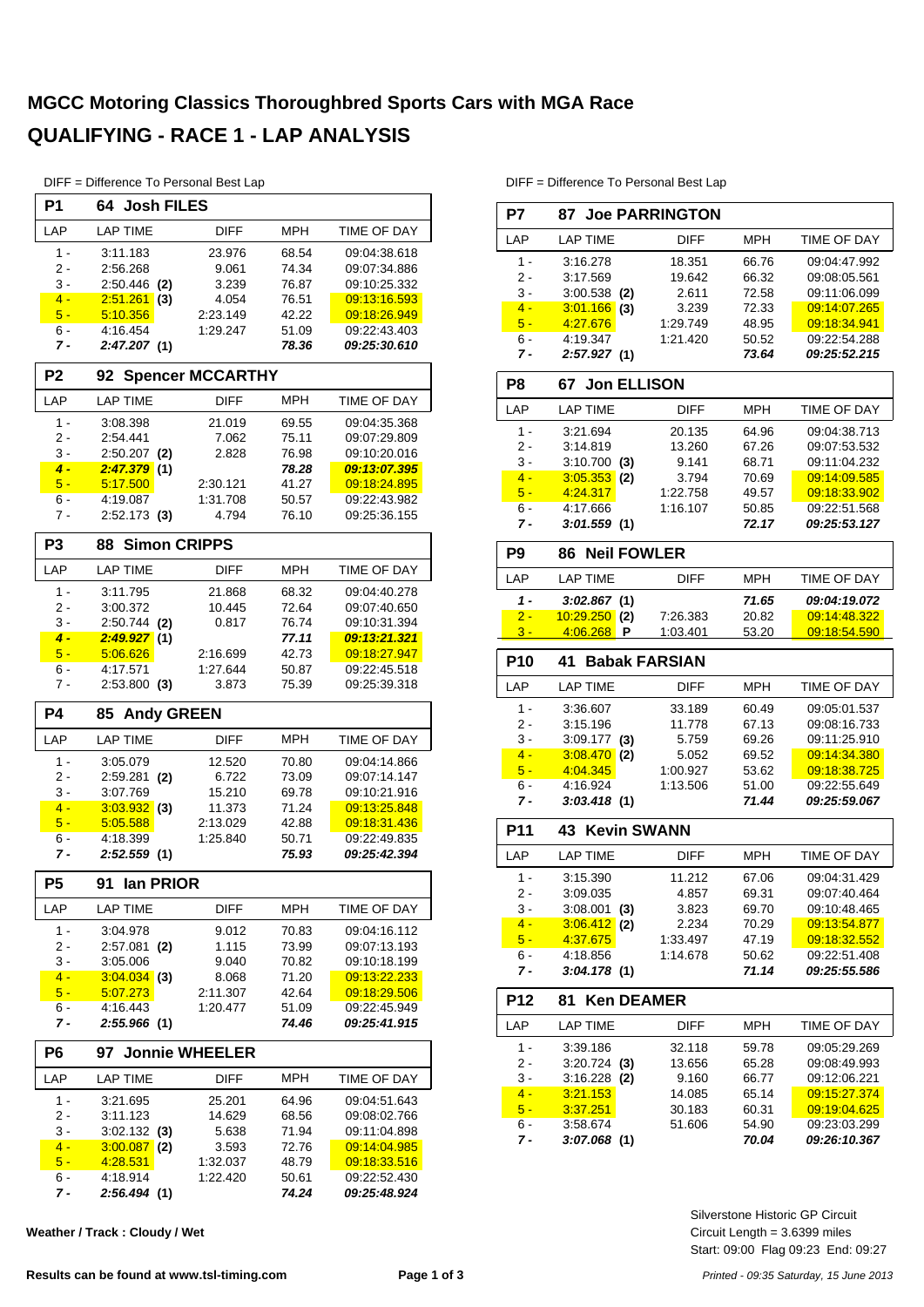|                 | DIFF = Difference To Personal Best Lap |                      |                |                                     |
|-----------------|----------------------------------------|----------------------|----------------|-------------------------------------|
| P <sub>13</sub> | 79 Jonathan UPCHURCH                   |                      |                |                                     |
| LAP             | <b>LAP TIME</b>                        | DIFF                 | <b>MPH</b>     | TIME OF DAY                         |
| $1 -$           | 3:22.645                               | 15.012               | 64.66          | 09:04:39.404                        |
| 2 -             | $3:13.427$ (3)                         | 5.794                | 67.74          | 09:07:52.831                        |
| 3 -             | 3:22.596                               | 14.963               | 64.67          | 09:11:15.427                        |
| $4 -$           | 3.08.747(2)                            | 1.114                | 69.42          | 09:14:24.174                        |
| $5 -$           | 4:13.896                               | 1:06.263             | 51.61          | 09:18:38.070                        |
| 6 -             | 4:16.641                               | 1:09.008             | 51.05          | 09:22:54.711                        |
| 7 -             | 3:07.633(1)                            |                      | 69.83          | 09:26:02.344                        |
| P <sub>14</sub> | <b>Peter BARNARD</b><br>26             |                      |                |                                     |
| LAP             | <b>LAP TIME</b>                        | <b>DIFF</b>          | <b>MPH</b>     | TIME OF DAY                         |
| $1 -$           | 3:17.360                               | 7.089                | 66.39          | 09:04:57.225                        |
| $2 -$           | 3:17.571                               | 7.300                | 66.32          | 09:08:14.796                        |
| $3 -$           | 3:10.739<br>(2)                        | 0.468                | 68.70          | 09:11:25.535                        |
| $4 -$           | 3:11.616<br>(3)                        | 1.345                | 68.38          | 09:14:37.151                        |
| $5 -$           | 4:02.322                               | 52.051               | 54.07          | 09:18:39.473                        |
| $6 -$<br>7 -    | 4:16.971<br>3:10.271(1)                | 1:06.700             | 50.99<br>68.86 | 09:22:56.444<br>09:26:06.715        |
| P <sub>15</sub> | <b>Mark SCOTT</b><br>49                |                      |                |                                     |
| LAP             | <b>LAP TIME</b>                        | DIFF                 | <b>MPH</b>     | TIME OF DAY                         |
| $1 -$           | 3:42.482                               | 30.718               | 58.89          | 09:05:30.364                        |
| $2 -$           | 3:25.018                               | 13.254               | 63.91          | 09:08:55.382                        |
| 3 -             | 3:22.484<br>(3)                        | 10.720               | 64.71          | 09:12:17.866                        |
| $4 -$           | 3:19.889<br>(2)                        | 8.125                | 65.55          | 09:15:37.755                        |
| $5 -$           | 3:49.778                               | 38.014               | 57.02          | 09:19:27.533                        |
| $6 -$           | 3:44.136                               | 32.372               | 58.46          | 09:23:11.669                        |
| 7 -             | 3:11.764(1)                            |                      | 68.33          | 09:26:23.433                        |
| P <sub>16</sub> | <b>38 Neil CAWTHORN</b>                |                      |                |                                     |
| LAP             | <b>LAP TIME</b>                        | DIFF                 | <b>MPH</b>     | TIME OF DAY                         |
| $1 -$           | 3:34.369                               | 22.472               | 61.12          | 09:05:27.988                        |
| 2 -             | 3:25.522                               | 13.625               | 63.75          | 09:08:53.510                        |
| 3 -             | 3:18.715<br>(3)                        |                      |                |                                     |
| $4 -$           |                                        | 6.818                | 65.94          | 09:12:12.225                        |
|                 | 3:17.720<br>(2)                        | 5.823                | 66.27          | 09:15:29.945                        |
| $5 -$           | 3:51.475                               | 39.578               | 56.60          | 09:19:21.420                        |
| 6 -             | 3:44.550                               | 32.653               | 58.35          | 09:23:05.970                        |
| 7 -             | 3:11.897(1)                            |                      | 68.28          | 09:26:17.867                        |
| P17             | 36 Colin JONES                         |                      |                |                                     |
| LAP             | <b>LAP TIME</b>                        | <b>DIFF</b>          | <b>MPH</b>     | TIME OF DAY                         |
| $1 -$           | 3:20.894                               | 8.968                | 65.22          | 09:04:42.316                        |
| 2 -             | 3:11.926(1)                            |                      | 68.27          | 09:07:54.242                        |
| 3 -             | 3:14.002<br>(3)                        | 2.076                | 67.54          | 09:11:08.244                        |
| $4 -$           | 3:13.766<br>(2)<br>P                   | 1.840                | 67.62          | 09:14:22.010                        |
| $5 -$           | 4:29.163                               | 1:17.237             | 48.68          | 09:18:51.173                        |
| <b>P18</b>      | 98                                     | <b>Lawrence WOOD</b> |                |                                     |
| LAP             | <b>LAP TIME</b>                        | <b>DIFF</b>          | <b>MPH</b>     | TIME OF DAY                         |
| $1 -$           | 3:40.301                               | 25.725               | 59.48          | 09:05:33.736                        |
| 2 -             | 3:25.297                               | 10.721               | 63.82          | 09:08:59.033                        |
| 3 -             | $3:17.344$ (3)                         | 2.768                | 66.40          | 09:12:16.377                        |
| $4 -$           | 3:14.614<br>(2)                        | 0.038                | 67.33          | 09:15:30.991                        |
| $5 -$<br>6 -    | 3:51.258<br>3:44.664                   | 36.682<br>30.088     | 56.66<br>58.32 | <u>09:19:22.249</u><br>09:23:06.913 |

DIFF = Difference To Personal Best Lap

| P <sub>19</sub> | 30 Benjamin TOVEY            |                      |                |                                            |
|-----------------|------------------------------|----------------------|----------------|--------------------------------------------|
| LAP             | <b>LAP TIME</b>              | <b>DIFF</b>          | <b>MPH</b>     | TIME OF DAY                                |
| 1 -             | 3:29.674(3)                  | 12.825               | 62.49          | 09:04:52.749                               |
| 2 -             | 3:47.489                     | 30.640               | 57.60          | 09:08:40.238                               |
| 3 -             | 3:25.521<br>(2)              | 8.672                | 63.75          | 09:12:05.759                               |
| $4 -$           | 3:29.762                     | 12.913               | 62.46          | 09:15:35.521                               |
| $5 -$           | 3:48.480                     | 31.631               | 57.35          | 09:19:24.001                               |
| 6 -             | 3:44.355                     | 27.506               | 58.40          | 09:23:08.356                               |
| 7 -             | 3:16.849(1)                  |                      | 66.56          | 09:26:25.205                               |
| <b>P20</b>      | <b>44 Paul KHOURI</b>        |                      |                |                                            |
| LAP             | <b>LAP TIME</b>              | <b>DIFF</b>          | <b>MPH</b>     | <b>TIME OF DAY</b>                         |
| 1 -             | 3:30.726                     | 13.761               | 62.18          | 09:05:07.719                               |
| 2 -             | $3:17.768$ (2)               | 0.803                | 66.25          | 09:08:25.487                               |
| 3 -             | 3:16.965(1)                  |                      | 66.52          | 09:11:42.452                               |
| $4 -$           | 3:20.194                     | 3.229                | 65.45          | 09:15:02.646                               |
| $5 -$           | 3:42.690                     | 25.725               | 58.84          | 09:18:45.336                               |
| 6 -             | 4:14.391                     | 57.426               | 51.51          | 09:22:59.727                               |
| 7 -             | $3:19.716$ (3)               | 2.751                | 65.61          | 09:26:19.443                               |
| P21             | 22                           | <b>Terry BURROWS</b> |                |                                            |
| LAP             | <b>LAP TIME</b>              | <b>DIFF</b>          | <b>MPH</b>     | TIME OF DAY                                |
| 1 -             | 3:38.581                     | 21.446               | 59.94          | 09:05:06.924                               |
| $2 -$           | 3:30.367                     | 13.232               | 62.29          | 09:08:37.291                               |
| $3 -$           | 3:26.220<br>(3)              | 9.085                | 63.54          | 09:12:03.511                               |
| $4 -$<br>$5 -$  | $3:25.666$ (2)<br>3:48.596   | 8.531<br>31.461      | 63.71<br>57.32 | 09:15:29.177<br>09:19:17.773               |
| 6 -             | 3:47.951                     | 30.816               | 57.48          | 09:23:05.724                               |
| 7 -             | 3:17.135(1)                  |                      | 66.47          | <i><b>09:26:22.859</b></i>                 |
|                 |                              |                      |                |                                            |
|                 |                              |                      |                |                                            |
| <b>P22</b>      | <b>Tyrone WHITE</b><br>65    |                      |                |                                            |
| LAP             | <b>LAP TIME</b>              | <b>DIFF</b>          | <b>MPH</b>     | TIME OF DAY                                |
| $1 -$           | 3:41.552                     | 22.526               | 59.14          | 09:05:21.884                               |
| $2 -$           | $3:27.836$ (3)               | 8.810                | 63.04          | 09:08:49.720                               |
| 3 -             | 3:29.629                     | 10.603               | 62.50          | 09:12:19.349                               |
| $4 -$           | $3:23.821$ (2)               | 4.795                | 64.29          | 09:15:43.170                               |
| $5 -$           | 3:45.590                     | 26.564               | 58.08          | 09:19:28.760                               |
| 6 -             | 3:46.039                     | 27.013               | 57.97          | 09:23:14.799                               |
| 7 -             | 3:19.026(1)                  |                      | 65.83          | 09:26:33.825                               |
| P23             | 5 Ed FOSTER                  |                      |                |                                            |
| LAP             | LAP TIME                     | <b>DIFF</b>          | MPH            | TIME OF DAY                                |
| $1 -$           | 3:35.230                     | 15.641               | 60.88          | 09:05:08.689                               |
| 2 -             | $3:30.539$ (3)               | 10.950               | 62.23          | 09:08:39.228                               |
| 3 -             | $3:25.813$ (2)               | 6.224                | 63.66          | 09:12:05.041                               |
| $4 -$           | <u>3:31.497</u>              | 11.908               | 61.95          | 09:15:36.538                               |
| $5 -$           | <u>3:49.370</u>              | 29.781               | 57.12          | 09:19:25.908                               |
| 6 -             | 3:44.377                     | 24.788               | 58.40          | 09:23:10.285                               |
| 7 -             | 3:19.589(1)                  |                      | 65.65          | <i><b>09:26:29.874</b></i>                 |
| P24             | 27 David LAMYMAN             |                      |                |                                            |
| LAP             | <b>LAP TIME</b>              | <b>DIFF</b>          | MPH            | TIME OF DAY                                |
| 1 -<br>2 -      | 21:18.844 (2)<br>3:19.624(1) | 17:59.220            | 10.24<br>65.64 | 09:23:01.158<br><i><b>09:26:20.782</b></i> |
| P <sub>25</sub> | <b>74 Phillip LAMBE</b>      |                      |                |                                            |
| LAP             | <b>LAP TIME</b>              | DIFF                 | MPH            | TIME OF DAY                                |
| 1 -             | 3:41.013                     | 17.353               | 59.28          | 09:05:18.867                               |

**Weather / Track : Cloudy / Wet**

Start: 09:00 Flag 09:23 End: 09:27 Circuit Length = 3.6399 miles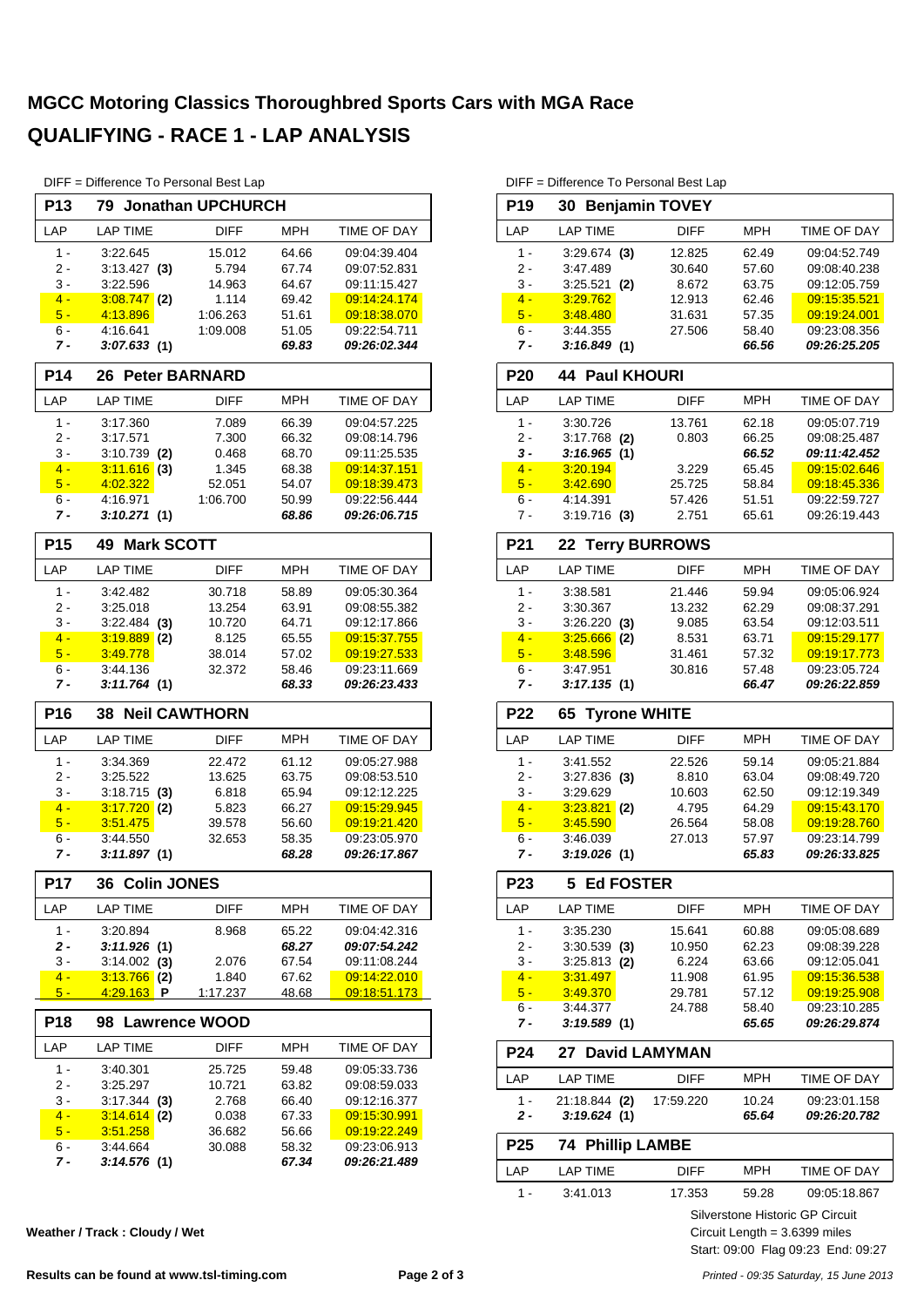|                 |                      | DIFF = Difference To Personal Best Lap |              |                       |
|-----------------|----------------------|----------------------------------------|--------------|-----------------------|
| 2 -             | 3:29.358             | 5.698                                  | 62.59        | 09:08:48.225          |
| 3 -             | $3:28.793$ (3)       | 5.133                                  | 62.75        | 09:12:17.018          |
| $4 -$           | 3:27.941<br>(2)      | 4.281                                  | 63.01        | 09:15:44.959          |
| $5 -$           | 3:45.840             | 22.180                                 | 58.02        | 09:19:30.799          |
| 6 -             | 3:45.426             | 21.766                                 | 58.12        | 09:23:16.225          |
| 7 -             | 3:23.660(1)          |                                        | 64.34        | 09:26:39.885          |
| <b>P26</b>      |                      | 57 Alan CHARLTON                       |              |                       |
| LAP             | <b>LAP TIME</b>      | <b>DIFF</b>                            | <b>MPH</b>   | <b>TIME OF DAY</b>    |
| $1 -$           | 3:40.937             | 16.523                                 | 59.30        | 09:05:27.563          |
| 2 -             | 3:24.414<br>(1)      |                                        | 64.10        | 09:08:51.977          |
| 3 -             | $3:35.414$ (3)       | 11.000                                 | 60.83        | 09:12:27.391          |
| $4 -$           | 3:25.497<br>(2)      | 1.083                                  | 63.76        | 09:15:52.888          |
| $5 -$           | 3:40.130             | 15.716                                 | 59.52        | 09:19:33.018          |
| 6 -             | 3:43.478             | 19.064                                 | 58.63        | 09:23:16.496          |
| $7 -$           | 3:40.615             | 16.201                                 | 59.39        | 09:26:57.111          |
| <b>P27</b>      | 4                    | <b>Peter HISCOCKS</b>                  |              |                       |
| LAP             | <b>LAP TIME</b>      | <b>DIFF</b>                            | <b>MPH</b>   | <b>TIME OF DAY</b>    |
| $1 -$           | 3:46.242             | 21.066                                 | 57.91        | 09:05:35.213          |
| 2 -             | 3:34.800             | 9.624                                  | 61.00        | 09:09:10.013          |
| 3 -             | 3:30.729             | 5.553                                  | 62.18        | 09:12:40.742          |
| $4 -$           | $3:29.564$ (2)       | 4.388                                  | 62.52        | 09:16:10.306          |
| $5 -$           | $3:29.622$ (3)       | 4.446                                  | 62.51        | 09:19:39.928          |
| 6 -             | 3:37.951             | 12.775                                 | 60.12        | 09:23:17.879          |
| 7 -             | 3:25.176(1)          |                                        | 63.86        | 09:26:43.055          |
| P28             | 32 Alan KYSON        |                                        |              |                       |
| LAP             | <b>LAP TIME</b>      | <b>DIFF</b>                            | <b>MPH</b>   | TIME OF DAY           |
| $1 -$           |                      |                                        |              |                       |
|                 | 3:39.515             | 13.727                                 | 59.69        | 09:05:06.101          |
| 2 -             | $3:30.423$ (3)       | 4.635                                  | 62.27        | 09:08:36.524          |
| 3 -             | 3:25.788(1)          |                                        | 63.67        | 09:12:02.312          |
| $4 -$           | $3:27.080$ (2)       | 1.292                                  | 63.27        | 09:15:29.392          |
| $5 -$           | 4:01.896<br>Р        | 36.108                                 | 54.17        | 09:19:31.288          |
| P <sub>29</sub> | 33                   | <b>Max CAWTHORN</b>                    |              |                       |
| LAP             | <b>LAP TIME</b>      | <b>DIFF</b>                            | MPH          | TIME OF DAY           |
| $1 -$           | 3:42.692 ( <b>3)</b> | 9.373                                  | 58.84        | 09:05:23.959          |
| $2 -$           | 3:34.059 (2)         | 0.740                                  | 61.21        | 09:08:58.018          |
| 3 -             | 3:33.319(1)          |                                        | 61.42        | 09:12:31.337          |
| <u>4 - </u>     | 3:50.380 P           | <u>17.061</u>                          | <u>56.87</u> | <u>09:16:21.717  </u> |
| P30             | 58                   | <b>Andrew MOORE</b>                    |              |                       |
| LAP             | <b>LAP TIME</b>      | DIFF                                   | MPH          | TIME OF DAY           |
| $1 -$           | 3:57.755             | 23.343                                 | 55.11        | 09:05:37.293          |
| 2 -             | $3:39.719$ (3)       | 5.307                                  | 59.63        | 09:09:17.012          |
| 3 -             | 3:34.412(1)          |                                        | 61.11        | 09:12:51.424          |
| $4 -$           | 5:32.410             | 1:57.998                               | 39.42        | 09:18:23.834          |
| 5 -             | 4:18.736             | 44.324                                 | 50.64        | 09:22:42.570          |
| 6 -             | $3:34.718$ (2)       | 0.306                                  | 61.02        | 09:26:17.288          |
| P31             | 11                   | <b>Martyn CLEWS</b>                    |              |                       |
| LAP             | <b>LAP TIME</b>      | DIFF                                   | MPH          | TIME OF DAY           |
| $1 -$           | 3:52.077             | 15.547                                 | 56.46        | 09:05:27.161          |
| 2 -             | 3:36.530(1)          |                                        | 60.51        | 09:09:03.691          |
| 3 -             | $3:39.589$ (2)       | 3.059                                  | 59.67        | 09:12:43.280          |
| $4 -$           | $3.42.228$ (3)       | 5.698                                  | 58.96        | 09:16:25.508          |
| $5 -$           | <u>4:16.950</u><br>P | 40.420                                 | 50.99        | 09:20:42.458          |

**Weather / Track : Cloudy / Wet**

DIFF = Difference To Personal Best Lap

| <b>P32</b> | <b>53 Roy CHAMBERLAIN</b> |             |       |                    |  |  |  |  |  |  |
|------------|---------------------------|-------------|-------|--------------------|--|--|--|--|--|--|
| I AP       | I AP TIMF                 | <b>DIFF</b> | MPH   | <b>TIME OF DAY</b> |  |  |  |  |  |  |
| 1 -        | 3:38.946(1)               |             | 59.84 | 09:05:31.301       |  |  |  |  |  |  |
| $2 -$      | $3:58.618$ (2)            | 19.672      | 54.91 | 09:09:29.919       |  |  |  |  |  |  |

Start: 09:00 Flag 09:23 End: 09:27 Circuit Length = 3.6399 miles Silverstone Historic GP Circuit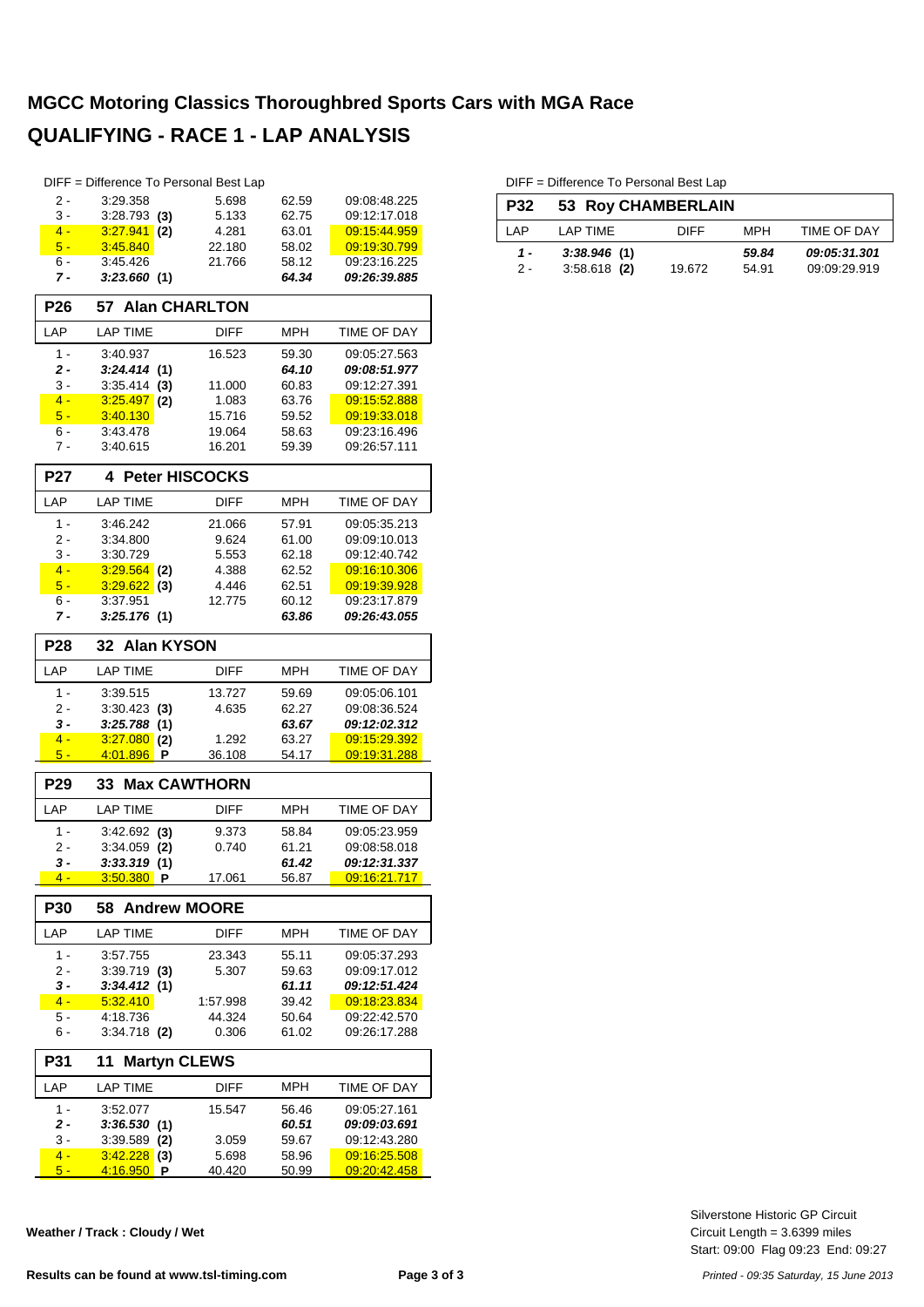

**These results are provisional until the conclusion of any judicial and technical matters.**

Clerk Of Course : Timekeeper : Timekeeper :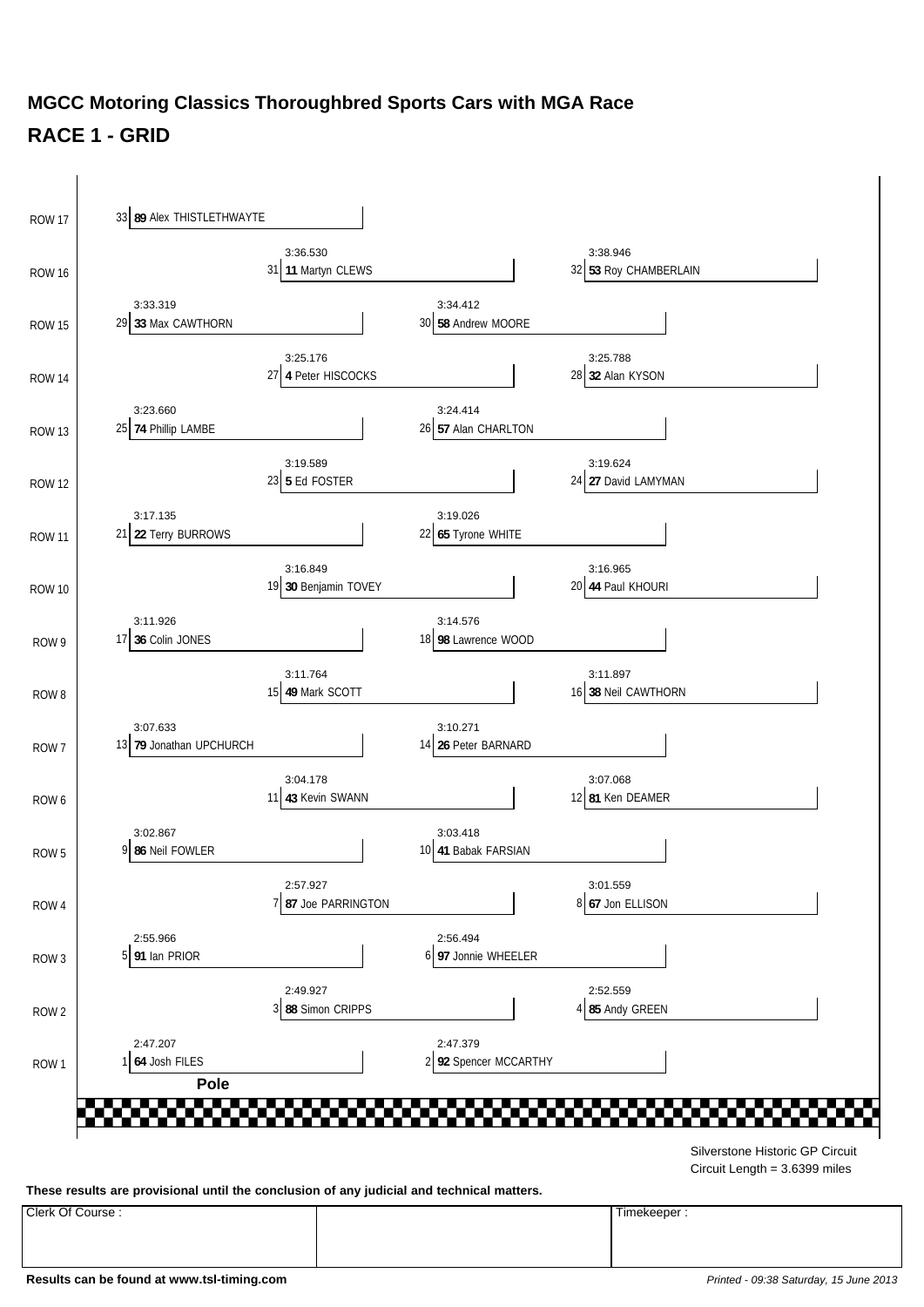# **MGCC Motoring Classics Thoroughbred Sports Cars with MGA Race RACE 1 - CLASSIFICATION**

| POS            | <b>NO</b> | <b>CL</b>   | PIC NAME                   | LAPS                  | TIME                    | GAP                | <b>DIFF</b> | <b>MPH</b> | BEST  | ON         |                |
|----------------|-----------|-------------|----------------------------|-----------------------|-------------------------|--------------------|-------------|------------|-------|------------|----------------|
| 1              | 64        | C           | 1 Josh FILES               | Triumph TR6           | 12                      | 29:50.685          |             |            | 87.81 | 2:26.807   | 10             |
| $\overline{c}$ | 85        | D           | 1 Andy GREEN               | Morgan Plus 8         | 12                      | 30:11.273          | 20.588      | 20.588     | 86.81 | 2:28.326   | 4              |
| 3              | 92        | D           | 2 Spencer MCCARTHY         | MG B GT V8            | 12                      | 30:32.599          | 41.914      | 21.326     | 85.80 | 2:28.706   | 4              |
| 4              | 67        | D           | 3 Jon ELLISON              | Triumph TR6           | 12                      | 30:38.050          | 47.365      | 5.451      | 85.55 | 2:29.925   | 4              |
| 5              | 91        | D           | 4 Ian PRIOR                | MGB GT V8             | 12                      | 30:38.162          | 47.477      | 0.112      | 85.54 | 2:31.515   | $\overline{7}$ |
| 6              | 87        | D           | 5 Joe PARRINGTON           | MG B GT V8            | 12                      | 30:38.749          | 48.064      | 0.587      | 85.51 | 2:31.184   | $\overline{4}$ |
| 7              | 97        | D           | 6 Jonnie WHEELER           | MGB GT V8             | 12                      | 31:16.403 1:25.718 |             | 37.654     | 83.80 | 2:33.176   | 12             |
| 8              | 81        | D           | 7 Ken DEAMER               | MGB GT V8             | 12                      | 31:17.031 1:26.346 |             | 0.628      | 83.77 | 2:34.213   | 10             |
| 9              | 98        | D           | 8 Lawrence WOOD            | MGB Costello GT V8    | 12                      | 31:59.037 2:08.352 |             | 42.006     | 81.93 | 2:37.192   | 8              |
| 10             | 36        | B           | 1 Colin JONES              | <b>MGA Twin Cam</b>   | 12                      | 32:03.426 2:12.741 |             | 4.389      | 81.75 | 2:36.672   | 8              |
| 11             | 26        | Β           | 2 Peter BARNARD            | Elva Courier Mk.1     | 12                      | 32:03.768 2:13.083 |             | 0.342      | 81.73 | 2:37.603   | 10             |
| 12             | 33        | Β           | 3 Max CAWTHORN             | <b>MGB Roadster</b>   | 12                      | 32:22.556 2:31.871 |             | 18.788     | 80.94 | 2:39.475   | $\overline{7}$ |
| 13             | 38        | B           | 4 Neil CAWTHORN            | <b>MGA Roadster</b>   | 12                      | 32:28.546 2:37.861 |             | 5.990      | 80.69 | 2:36.825   | 8              |
| 14             | 41        | B           | 5 Babak FARSIAN            | <b>MGB Roadster</b>   | 12                      | 32:35.041 2:44.356 |             | 6.495      | 80.43 | 2:38.730   | 8              |
| 15             | 57        | $\mathbb C$ | 2 Alan CHARLTON            | Triumph TR6           | 11                      | 30:14.930          | 1 Lap       | 1 Lap      | 79.41 | 2:41.070   | 9              |
| 16             | 43        | B           | 6 Kevin SWANN              | <b>MGB Roadster</b>   | 11                      | 30:26.232          | 1 Lap       | 11.302     | 78.92 | 2:43.210   | 3              |
| 17             | 44        | B           | 7 Paul KHOURI              | MGB GT V8             | 11                      | 30:59.578          | 1 Lap       | 33.346     | 77.51 | 2:44.276   | 11             |
| 18             | 65        | $\mathbb C$ | 3 Tyrone WHITE             | MGB V8 Roadster       | 11                      | 31:00.073          | 1 Lap       | 0.495      | 77.49 | 2:45.696   | 11             |
| 19             | 22        | B           | 8 Terry BURROWS            | <b>MG B Roadster</b>  | 11                      | 31:01.092          | 1 Lap       | 1.019      | 77.44 | 2:44.442   | 11             |
| 20             | 32        | B           | 9 Alan KYSON               | <b>MGA Twin Cam</b>   | 11                      | 31:03.103          | 1 Lap       | 2.011      | 77.36 | 2:43.854   | 11             |
| 21             | 74        | С           | 4 Phillip LAMBE            | Triumph TR6           | 11                      | 31:22.170          | 1 Lap       | 19.067     | 76.58 | 2:47.652   | 8              |
| 22             | 4         | Α           | 1 Peter HISCOCKS           | <b>MGA Roadster</b>   | 11                      | 31:38.133          | 1 Lap       | 15.963     | 75.93 | 2:49.446   | 6              |
| 23             | 11        | Α           | 2 Martyn CLEWS             | MG Midget/Sprite      | 11                      | 32:12.835          | 1 Lap       | 34.702     | 74.57 | 2:52.065   | 5              |
| 24             | 27        | B           | 10 David LAMYMAN           | <b>MGB Roadster</b>   | 11                      | 32:22.979          | 1 Lap       | 10.144     | 74.18 | 2:54.039   | 5              |
| 25             | 58        | Α           | 1 Andrew MOORE             | <b>MGA Coupe</b>      | 10                      | 32:06.420          | 2 Laps      | 1 Lap      | 68.02 | 3:09.550   | $\overline{7}$ |
|                |           |             |                            | <b>NOT CLASSIFIED</b> |                         |                    |             |            |       |            |                |
| <b>DNF</b>     | 30        | B           | Benjamin TOVEY             | MG <sub>B</sub>       | 10                      | 28:20.133          | 2 Laps      |            | 77.07 | 2:45.678   | 6              |
| <b>DNF</b>     | 49        | B           | Mark SCOTT                 | <b>MGB Roadster</b>   | $\overline{\mathbf{r}}$ | 19:15.730          | 5 Laps      | 3 Laps     | 79.36 | 2:41.782   | 3              |
| <b>DNF</b>     | 5         | Α           | <b>Ed FOSTER</b>           | <b>MGB Roadster</b>   | 6                       | 17:38.294          | 6 Laps      | 1 Lap      | 74.29 | 2:50.701   | 5              |
| <b>DNF</b>     | 79        | С           | Jonathan UPCHURCH          | MGB GT V8             | 5                       | 13:46.638          | 7 Laps      | 1 Lap      | 79.25 | 2:41.995   | 3              |
| <b>DNF</b>     | 86        | D           | <b>Neil FOWLER</b>         | <b>MGB GT</b>         | 5                       | 14:06.297          | 7 Laps      | 19.659     | 77.41 | 2:38.307   | 4              |
| <b>DNF</b>     | 89        | D           | <b>Alex THISTLETHWAYTE</b> | Aston Martin DB4      | 4                       | 12:57.951          | 8 Laps      | 1 Lap      | 67.37 | 2:51.481   | 3              |
| <b>DNF</b>     | 88        | D           | <b>Simon CRIPPS</b>        | MGB GT V8             | 0                       |                    |             |            |       |            |                |
|                |           |             |                            | <b>FASTEST LAP</b>    |                         |                    |             |            |       |            |                |
|                |           |             |                            |                       |                         |                    |             |            |       |            |                |
|                | 64        | $\mathbb C$ | <b>Josh FILES</b>          | Triumph TR6           | 10                      | 2:26.807           |             | 89.25 mph  |       | 143.64 kph |                |
|                | 85        | D           | Andy GREEN                 | Morgan Plus 8         | 4                       | 2:28.326           |             | 88.34 mph  |       | 142.17 kph |                |
|                | 36        | B           | <b>Colin JONES</b>         | <b>MGA Twin Cam</b>   | 8                       | 2:36.672           |             | 83.63 mph  |       | 134.60 kph |                |
|                | 4         | Α           | Peter HISCOCKS             | <b>MGA Roadster</b>   | 6                       | 2:49.446           |             | 77.33 mph  |       | 124.45 kph |                |

**Weather / Track : Cloudy / Dry**

These results are provisional until the conclusion of any judicial and technical matters. Start: 12:24 Flag 12:54 End: 12:57

Clerk Of Course : Timekeeper :

Circuit Length = 3.6399 miles Silverstone Historic GP Circuit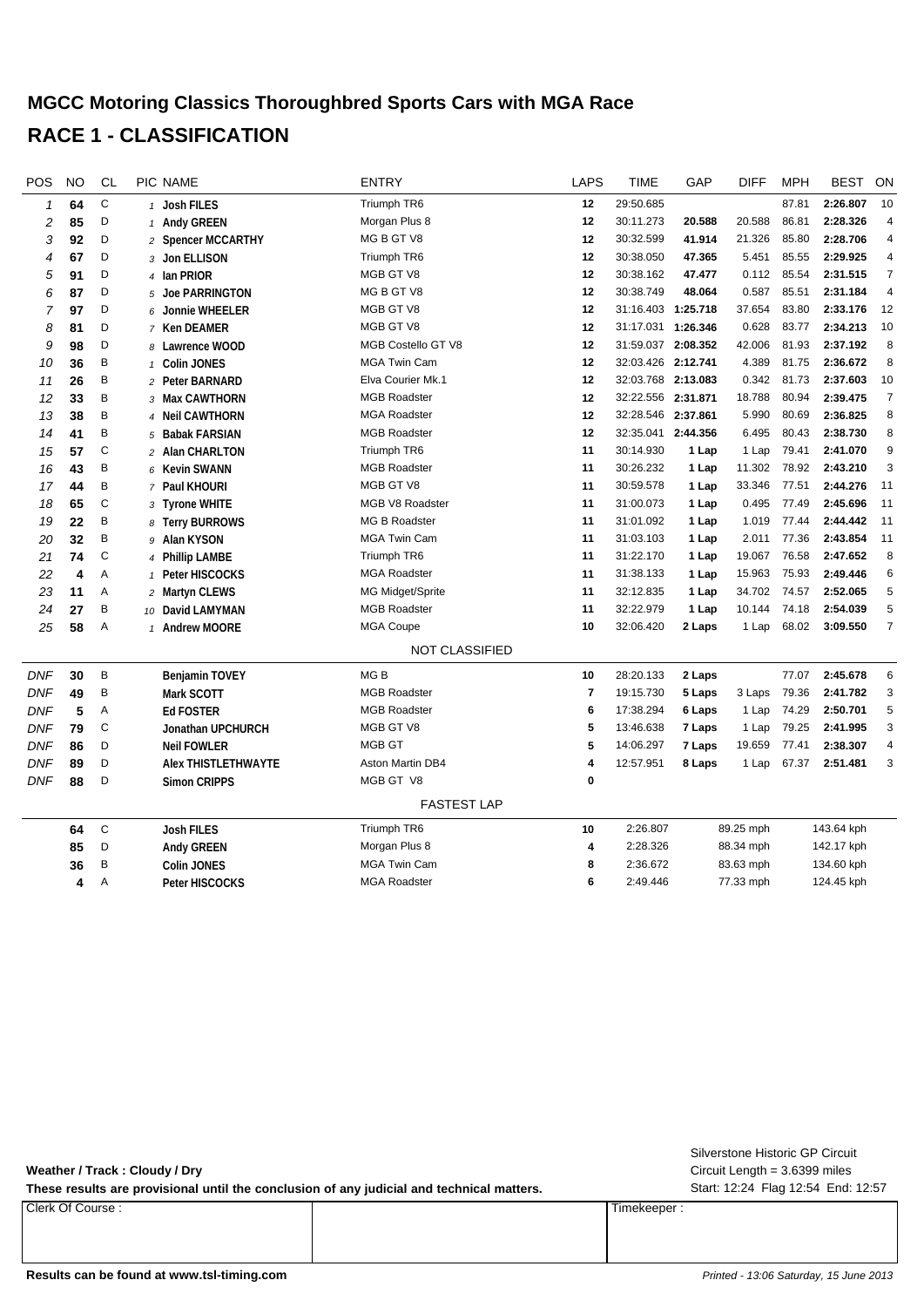|     | LAP <sub>1</sub> |                 |           | LAP <sub>2</sub> |                 | LAP <sub>3</sub> |               |                 |           | LAP <sub>4</sub> |                 |           | LAP <sub>5</sub> |                 |
|-----|------------------|-----------------|-----------|------------------|-----------------|------------------|---------------|-----------------|-----------|------------------|-----------------|-----------|------------------|-----------------|
| NO. | <b>BEHIND</b>    | <b>LAP TIME</b> | <b>NO</b> | <b>BEHIND</b>    | <b>LAP TIME</b> | <b>NO</b>        | <b>BEHIND</b> | <b>LAP TIME</b> | <b>NO</b> | <b>BEHIND</b>    | <b>LAP TIME</b> | <b>NO</b> | <b>BEHIND</b>    | <b>LAP TIME</b> |
| 92  |                  | 2:32.973        | 92        |                  | 2:29.595        | 92               |               | 2:29.557        | 92        |                  | 2:28.706        | 64        |                  | 2:28.841        |
| 64  | 1.941            | 2:34.914        | 64        | 0.611            | 2:28.265        | 64               | 0.275         | 2:29.221        | 64        | 0.645            | 2:29.076        | 92        | 2.181            | 2:31.667        |
| 91  | 2.739            | 2:35.712        | 91        | 4.834            | 2:31.690        | 87               | 8.633         | 2:32.035        | 85        | 8.593            | 2:28.326        | 85        | 7.866            | 2:28.759        |
| 85  | 2.892            | 2:35.865        | 87        | 6.155            | 2:32.327        | 85               | 8.973         | 2:32.142        | 87        | 11.111           | 2:31.184        | 67        | 14.099           | 2:32.056        |
| 87  | 3.423            | 2:36.396        | 85        | 6.388            | 2:33.091        | 67               | 10.310        | 2:32.821        | 67        | 11.529           | 2:29.925        | 87        | 14.431           | 2:32.806        |
| 67  | 4.773            | 2:37.746        | 67        | 7.046            | 2:31.868        | 91               | 10.703        | 2:35.426        | 91        | 15.111           | 2:33.114        | 91        | 19.392           | 2:33.767        |
| 97  | 6.608            | 2:39.581        | 97        | 12.579           | 2:35.566        | 97               | 18.810        | 2:35.788        | 97        | 26.629           | 2:36.525        | 89        | 1 Lap            | 4:07.210 P      |
| 81  | 11.336           | 2:44.309        | 81        | 18.945           | 2:37.204        | 81               | 28.798        | 2:39.410        | 81        | 36.921           | 2:36.829        | 58        | 1 Lap            | 3:12.811        |
| 26  | 15.422           | 2:48.395        | 41        | 28.747           | 2:41.203        | 98               | 38.886        | 2:38.949        | 98        | 47.892           | 2:37.712        | 97        | 32.898           | 2:35.755        |
| 41  | 17.139           | 2:50.112        | 98        | 29.494           | 2:39.736        | 41               | 40.141        | 2:40.951        | 26        | 51.800           | 2:40.045        | 81        | 42.912           | 2:35.477        |
| 86  | 17.530           | 2:50.503        | 36        | 31.195           | 2:42.663        | 26               | 40.461        | 2:38.462        | 41        | 52.554           | 2:41.119        | 98        | 56.327           | 2:37.921        |
| 36  | 18.127           | 2:51.100        | 26        | 31.556           | 2:45.729        | 38               | 44.180        | 2:41.445        | 86        | 54.541           | 2:38.307        | 26        | 1:01.415         | 2:39.101        |
| 79  | 18.870           | 2:51.843        | 33        | 32.102           | 2:41.382        | 33               | 44.714        | 2:42.169        | 36        | 57.549           | 2:40.774        | 41        | 1:02.350         | 2:39.282        |
| 43  | 19.209           | 2:52.182        | 38        | 32.292           | 2:42.085        | 86               | 44.940        | 2:40.296        | 33        | 58.261           | 2:42.253        | 36        | 1:07.801         | 2:39.738        |
| 98  | 19.353           | 2:52.326        | 43        | 33.481           | 2:43.867        | 36               | 45.481        | 2:43.843        | 38        | 58.273           | 2:42.799        | 33        | 1:08.533         | 2:39.758        |
| 38  | 19.802           | 2:52.775        | 86        | 34.201           | 2:46.266        | 43               | 47.134        | 2:43.210        | 49        | 1:02.476         | 2:43.352        | 38        | 1:08.559         | 2:39.772        |
| 33  | 20.315           | 2:53.288        | 79        | 34.837           | 2:45.562        | 79               | 47.275        | 2:41.995        | 43        | 1:03.433         | 2:45.005        | 49        | 1:15.754         | 2:42.764        |
| 49  | 22.112           | 2:55.085        | 49        | 35.605           | 2:43.088        | 49               | 47.830        | 2:41.782        | 79        | 1:03.641         | 2:45.072        | 79        | 1:16.321         | 2:42.166        |
| 44  | 25.221           | 2:58.194        | 57        | 43.767           | 2:47.967        | 57               | 58.909        | 2:44.699        | 57        | 1:13.988         | 2:43.785        | 43        | 1:17.311         | 2:43.364        |
| 57  | 25.395           | 2:58.368        | 44        | 47.741           | 2:52.115        | 44               | 1:09.040      | 2:50.856        | 32        | 1:31.054         | 2:46.703        | 57        | 1:26.420         | 2:41.918        |
| 22  | 28.838           | 3:01.811        | 65        | 50.528           | 2:51.013        | 65               | 1:10.844      | 2:49.873        | 65        | 1:31.506         | 2:49.368        | 86        | 1:35.980         | $3:10.925$ P    |
| 65  | 29.110           | 3:02.083        | 22        | 51.630           | 2:52.387        | 22               | 1:12.005      | 2:49.932        | 22        | 1:32.145         | 2:48.846        | 65        | 1:48.667         | 2:46.647        |
| 74  | 31.842           | 3:04.815        | 74        | 52.456           | 2:50.209        | 32               | 1:13.057      | 2:48.912        | 44        | 1:33.788         | 2:53.454        | 22        | 1:49.738         | 2:47.079        |
| 30  | 32.303           | 3:05.276        | 32        | 53.702           | 2:50.284        | 30               | 1:14.129      | 2:49.429        | 30        | 1:34.638         | 2:49.215        | 44        | 1:50.956         | 2:46.654        |
| 32  | 33.013           | 3:05.986        | 30        | 54.257           | 2:51.549        | 74               | 1:14.752      | 2:51.853        | 74        | 1:34.812         | 2:48.766        | 30        | 1:53.170         | 2:48.018        |
| 4   | 33.986           | 3:06.959        | 4         | 55.048           | 2:50.657        | 4                | 1:16.221      | 2:50.730        | 4         | 1:37.387         | 2:49.872        | 74        | 1:54.129         | 2:48.803        |
| 5   | 34.171           | 3:07.144        | 5         | 56.105           | 2:51.529        | 5                | 1:17.335      | 2:50.787        | 5         | 1:41.192         | 2:52.563        | 4         | 1:57.615         | 2:49.714        |
| 89  | 34.762           | 3:07.735        | 89        | 56.692           | 2:51.525        | 89               | 1:18.616      | 2:51.481        | 11        | 1:50.213         | 2:54.303        | 32        | 1:59.661         | 2:58.093        |
| 27  | 35.710           | 3:08.683        | 11        | 59.802           | 2:53.483        | 11               | 1:24.616      | 2:54.371        | 27        | 1:51.404         | 2:54.439        | 5         | 2:02.407         | 2:50.701        |
| 11  | 35.914           | 3:08.887        | 27        | 1:00.417         | 2:54.302        | 27               | 1:25.671      | 2:54.811        |           |                  |                 | 11        | 2:12.792         | 2:52.065        |
| 58  | 51.370           | 3:24.343        | 58        | 1:34.024         | 3:12.249        | 58               | 2:15.911      | 3:11.444        |           |                  |                 | 27        | 2:15.957         | 2:54.039        |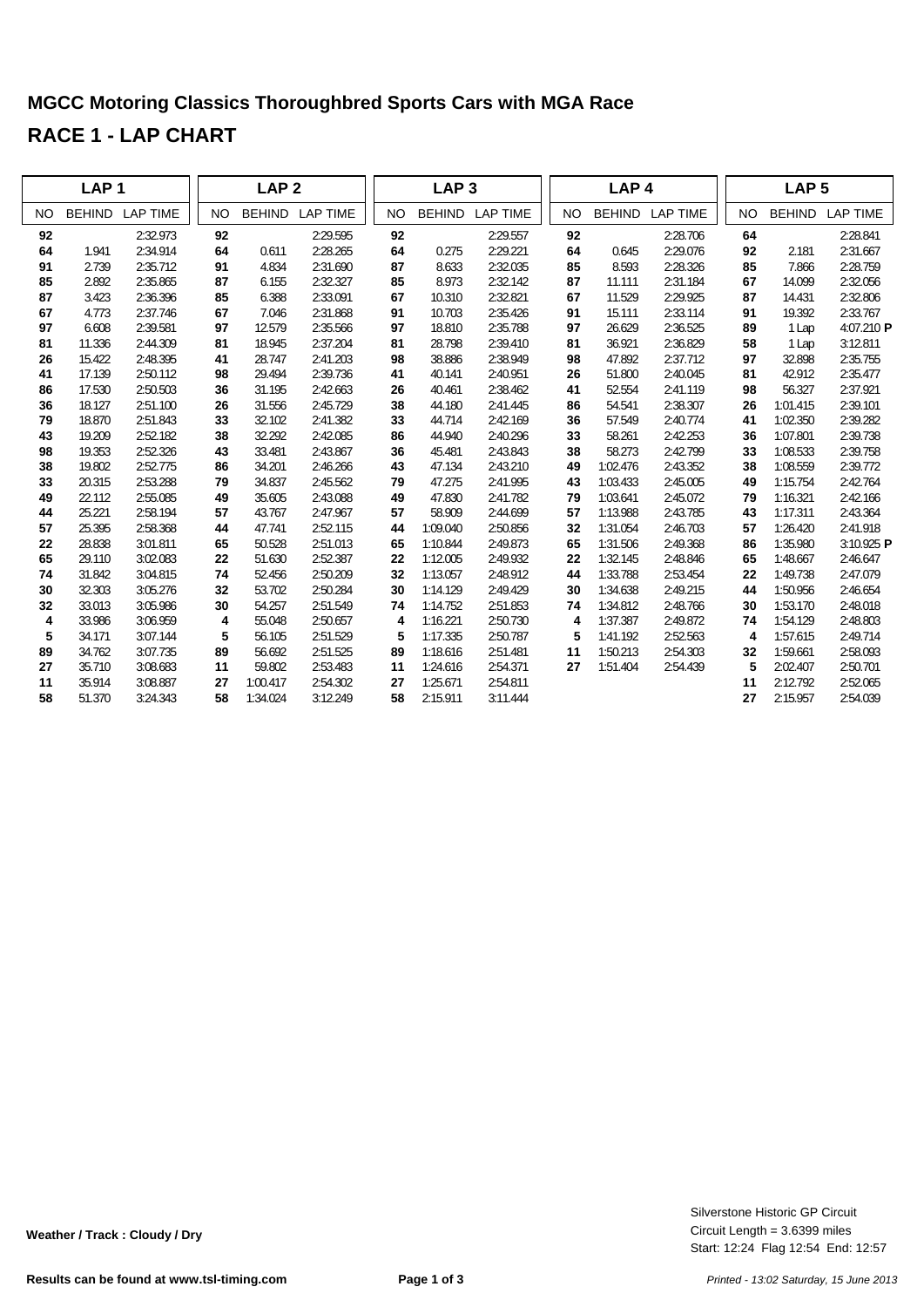|     | LAP <sub>6</sub> |                 |           | LAP <sub>7</sub> |                     |           | LAP <sub>8</sub> |                 |           | LAP <sub>9</sub> |                 |    | <b>LAP 10</b> |                 |
|-----|------------------|-----------------|-----------|------------------|---------------------|-----------|------------------|-----------------|-----------|------------------|-----------------|----|---------------|-----------------|
| NO. | <b>BEHIND</b>    | <b>LAP TIME</b> | <b>NO</b> | <b>BEHIND</b>    | <b>LAP TIME</b>     | <b>NO</b> | <b>BEHIND</b>    | <b>LAP TIME</b> | <b>NO</b> | <b>BEHIND</b>    | <b>LAP TIME</b> | NO | <b>BEHIND</b> | <b>LAP TIME</b> |
| 64  |                  | 2:27.494        | 64        |                  | 2:28.324            | 64        |                  | 2:30.225        | 64        |                  | 2:31.655        | 64 |               | 2:26.807        |
| 92  | 8.064            | 2:33.377        | 85        | 10.232           | 2:29.248            | 32        | 1 Lap            | 2:45.810        | 58        | 2 Laps           | 3:09.550        | 85 | 14.418        | 2:30.381        |
| 85  | 9.308            | 2:28.936        | 92        | 10.950           | 2:31.210            | 74        | 1 Lap            | 2:50.204        | 85        | 10.844           | 2:33.258        | 92 | 28.329        | 2:34.892        |
| 67  | 19.510           | 2:32.905        | 11        | 1 Lap            | 2:54.394            | 85        | 9.241            | 2:29.234        | 65        | 1 Lap            | 2:47.959        | 65 | 1 Lap         | 2:47.401        |
| 87  | 22.856           | 2:35.919        | 5         | 1 Lap            | $3:05.570$ <b>P</b> | 4         | 1 Lap            | 2:51.658        | 22        | 1 Lap            | 2:47.533        | 44 | 1 Lap         | 2:46.617        |
| 91  | 23.789           | 2:31.891        | 27        | 1 Lap            | 2:56.817            | 92        | 16.453           | 2:35.728        | 44        | 1 Lap            | 2:49.020        | 67 | 34.887        | 2:33.940        |
| 97  | 42.815           | 2:37.411        | 67        | 23.198           | 2:32.012            | 67        | 27.473           | 2:34.500        | 30        | 1 Lap            | 2:48.351        | 22 | 1 Lap         | 2:48.232        |
| 81  | 51.053           | 2:35.635        | 87        | 26.450           | 2:31.918            | 91        | 31.148           | 2:34.393        | 32        | 1 Lap            | 2:45.799        | 30 | 1 Lap         | 2:47.838        |
| 98  | 1:06.831         | 2:37.998        | 91        | 26.980           | 2:31.515            | 87        | 31.534           | 2:35.309        | 92        | 20.244           | 2:35.446        | 91 | 37.607        | 2:32.667        |
| 58  | 1 Lap            | 3:09.832        | 97        | 52.939           | 2:38.448            | 11        | 1 Lap            | 2:58.938        | 74        | 1 Lap            | 2:47.652        | 87 | 38.179        | 2:32.189        |
| 26  | 1:12.881         | 2:38.960        | 81        | 57.527           | 2:34.798            | 27        | 1 Lap            | 2:56.485        | 67        | 27.754           | 2:31.936        | 32 | 1 Lap         | 2:47.274        |
| 41  | 1:14.284         | 2:39.428        | 98        | 1:16.692         | 2:38.185            | 97        | 1:00.513         | 2:37.799        | 91        | 31.747           | 2:32.254        | 74 | 1 Lap         | 2:52.090        |
| 36  | 1:18.925         | 2:38.618        | 26        | 1:25.160         | 2:40.603            | 81        | 1:02.523         | 2:35.221        | 87        | 32.797           | 2:32.918        | 58 | 2 Laps        | 3:12.906        |
| 38  | 1:19.272         | 2:38.207        | 41        | 1:26.752         | 2:40.792            | 98        | 1:23.659         | 2:37.192        | 4         | 1 Lap            | 2:53.293        | 4  | 1 Lap         | 2:52.465        |
| 33  | 1:21.271         | 2:40.232        | 36        | 1:29.245         | 2:38.644            | 26        | 1:33.526         | 2:38.591        | 11        | 1 Lap            | 2:53.286        | 81 | 1:12.532      | 2:34.213        |
| 49  | 1:31.552         | 2:43.292        | 38        | 1:29.853         | 2:38.905            | 41        | 1:35.257         | 2:38.730        | 81        | 1:05.126         | 2:34.258        | 97 | 1:13.120      | 2:34.504        |
| 43  | 1:35.356         | 2:45.539        | 33        | 1:32.422         | 2:39.475            | 36        | 1:35.692         | 2:36.672        | 97        | 1:05.423         | 2:36.565        | 11 | 1 Lap         | 2:54.388        |
| 57  | 1:44.844         | 2:45.918        | 49        | 1:49.595         | 2:46.367            | 38        | 1:36.453         | 2:36.825        | 27        | 1 Lap            | 2:54.936        | 27 | 1 Lap         | 2:56.538        |
| 65  | 2:08.846         | 2:47.673        | 43        | 1:52.898         | 2:45.866            | 33        | 1:42.493         | 2:40.296        | 98        | 1:30.001         | 2:37.997        | 98 | 1:45.944      | 2:42.750        |
| 22  | 2:09.613         | 2:47.369        | 58        | 1 Lap            | 3:10.895            | 43        | 2:09.079         | 2:46.406        | 26        | 1:39.694         | 2:37.823        | 26 | 1:50.490      | 2:37.603        |
| 44  | 2:10.107         | 2:46.645        | 57        | 2:00.583         | 2:44.063            | 57        | 2:13.364         | 2:43.006        | 36        | 1:41.712         | 2:37.675        | 36 | 1:51.942      | 2:37.037        |
| 30  | 2:11.354         | 2:45.678        | 65        | 2:26.995         | 2:46.473            |           |                  |                 | 38        | 1:42.953         | 2:38.155        | 41 | 1:57.132      | 2:40.605        |
| 74  | 2:15.020         | 2:48.385        | 44        | 2:27.639         | 2:45.856            |           |                  |                 | 41        | 1:43.334         | 2:39.732        | 38 | 2:03.369      | 2:47.223        |
| 32  | 2:18.426         | 2:46.259        | 22        | 2:28.260         | 2:46.971            |           |                  |                 | 33        | 1:52.061         | 2:41.223        | 33 | 2:06.853      | 2:41.599        |
| 4   | 2:19.567         | 2:49.446        | 30        | 2:29.517         | 2:46.487            |           |                  |                 | 57        | 2:22.779         | 2:41.070        |    |               |                 |
|     |                  |                 |           |                  |                     |           |                  |                 | 43        | 2:24.468         | 2:47.044        |    |               |                 |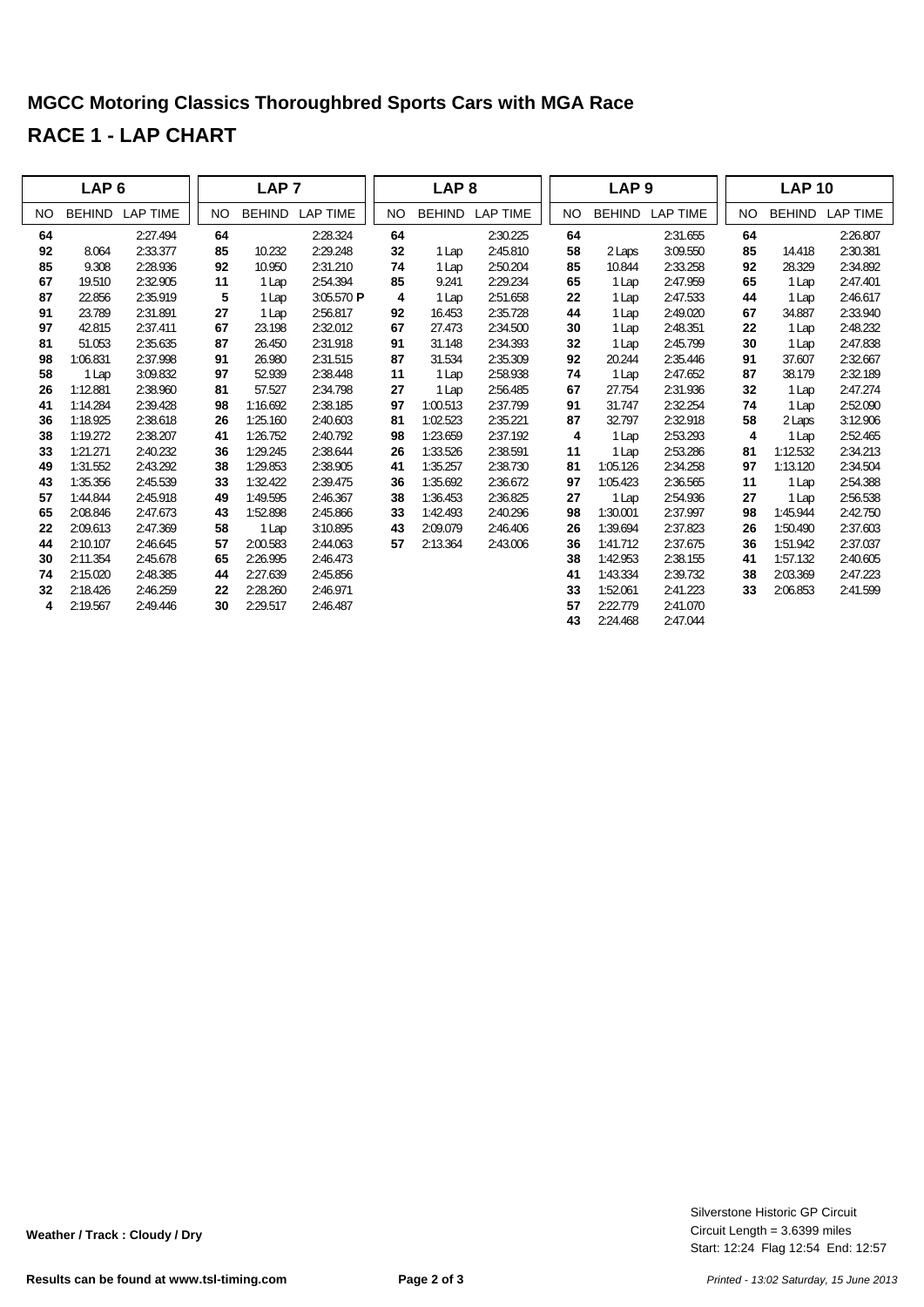|    | <b>LAP 11</b> |                 |           | <b>LAP 12</b> |                 |
|----|---------------|-----------------|-----------|---------------|-----------------|
| NO | <b>BEHIND</b> | <b>LAP TIME</b> | <b>NO</b> | <b>BEHIND</b> | <b>LAP TIME</b> |
| 64 |               | 2:27.975        | 64        |               | 2:27.888        |
| 57 | 1 Lap         | 2:43.028        | 85        | 20.588        | 2:31.116        |
| 43 | 1 Lap         | 2:46.756        | 57        | 1 Lap         | 2:41.108        |
| 85 | 17.360        | 2:30.917        | 43        | 1 Lap         | 2:46.993        |
| 92 | 34.396        | 2:34.042        | 92        | 41.914        | 2:35.406        |
| 67 | 42.368        | 2:35.456        | 67        | 47.365        | 2:32.885        |
| 91 | 43.253        | 2:33.621        | 91        | 47.477        | 2:32.112        |
| 87 | 43.647        | 2:33.443        | 87        | 48.064        | 2:32.305        |
| 65 | 1 Lap         | 2:45.887        | 44        | 1 Lap         | 2:44.276        |
| 44 | 1 Lap         | 2:45.891        | 65        | 1 Lap         | 2:45.696        |
| 22 | 1 Lap         | 2:46.490        | 22        | 1 Lap         | 2:44.442        |
| 32 | 1 Lap         | 2:44.129        | 32        | 1 Lap         | 2:43.854        |
| 30 | 1 Lap         | 2:48.292        | 97        | 1:25.718      | 2:33.176        |
| 74 | 1 Lap         | 2:50.989        | 81        | 1:26.346      | 2:34.284        |
| 81 | 1:19.950      | 2:35.393        | 74        | 1 Lap         | 2:48.404        |
| 97 | 1:20.430      | 2:35.285        | 4         | 1 Lap         | 2:51.116        |
| 4  | 1 Lap         | 2:52.223        | 98        | 2:08.352      | 2:39.282        |
| 58 | 2 Laps        | 3:10.218        | 36        | 2:12.741      | 2:38.832        |
| 11 | 1 Lap         | 2:53.814        | 26        | 2:13.083      | 2:39.826        |
| 98 | 1:56.958      | 2:38.989        | 58        | 2 Laps        | 3:12.172        |
| 26 | 2:01.145      | 2:38.630        | 11        | 1 Lap         | 2:54.906        |
| 36 | 2:01.797      | 2:37.830        | 33        | 2:31.871      | 2:39.637        |
| 27 | 1 Lap         | 2:56.414        | 27        | 1 Lap         | 2:55.515        |
| 41 | 2:12.426      | 2:43.269        | 38        | 2:37.861      | 2:45.010        |
| 33 | 2:20.122      | 2:41.244        | 41        | 2:44.356      | 2:59.818        |
| 38 | 2:20.739      | 2:45.345        |           |               |                 |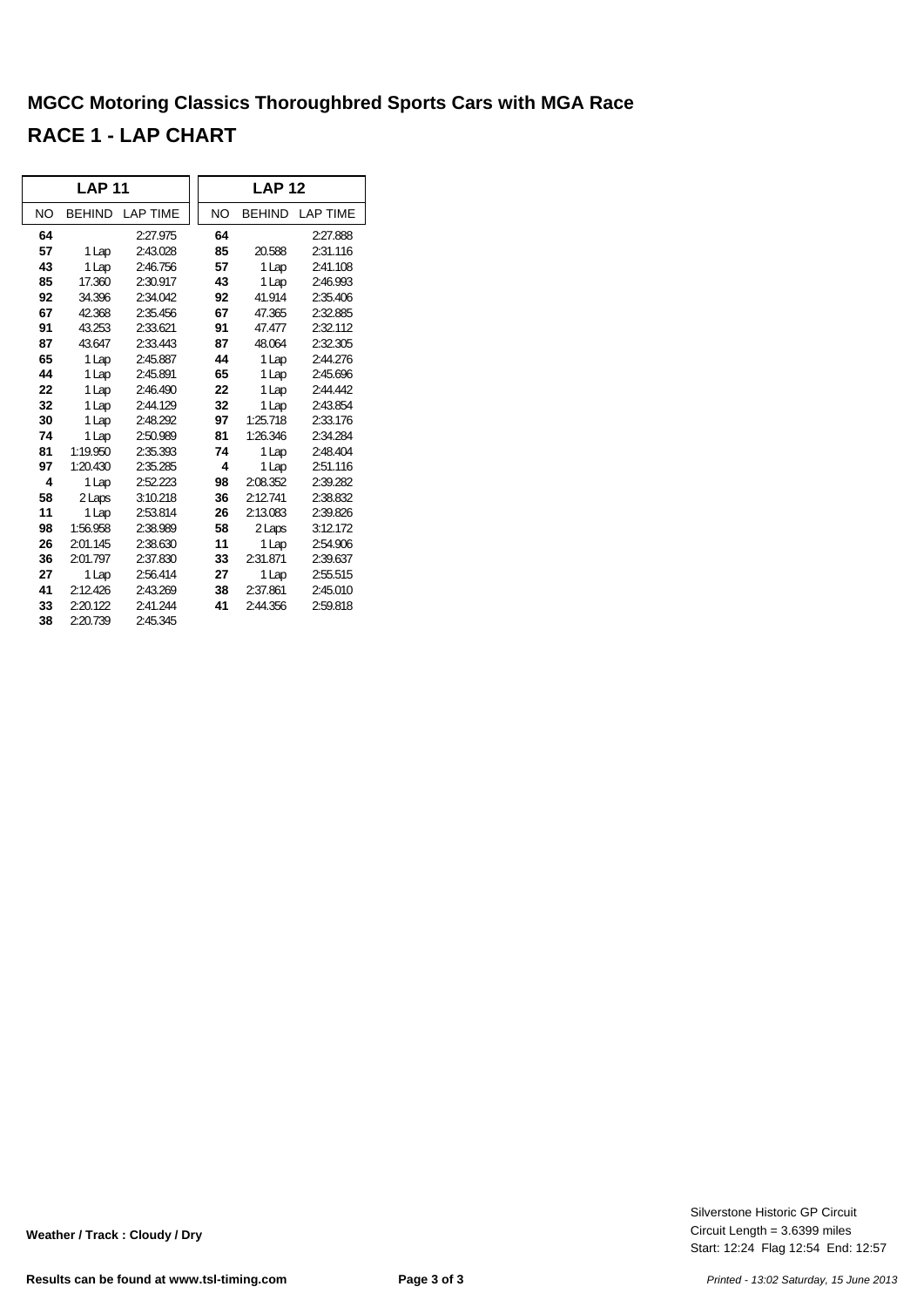| DIFF = Difference To Personal Best Lap |  |  |  |  |
|----------------------------------------|--|--|--|--|
|----------------------------------------|--|--|--|--|

| P1             | <b>Josh FILES</b><br>64.      |                |                |                              |
|----------------|-------------------------------|----------------|----------------|------------------------------|
| LAP            | <b>LAP TIME</b>               | DIFF           | <b>MPH</b>     | TIME OF DAY                  |
| $1 -$          | 2:34.914                      | 8.107          | 84.58          | 12:27:14.156                 |
| 2 -            | 2:28.265                      | 1.458          | 88.38          | 12:29:42.421                 |
| 3 -            | 2:29.221                      | 2.414          | 87.81          | 12:32:11.642                 |
| $4 -$          | 2:29.076                      | 2.269          | 87.89          | 12:34:40.718                 |
| 5 -            | 2:28.841                      | 2.034          | 88.03          | 12:37:09.559                 |
| 6 -            | 2:27.494<br>(2)               | 0.687          | 88.84          | 12:39:37.053                 |
| 7 -<br>8 -     | 2:28.324<br>2:30.225          | 1.517<br>3.418 | 88.34<br>87.22 | 12:42:05.377<br>12:44:35.602 |
| 9 -            | 2:31.655                      | 4.848          | 86.40          | 12:47:07.257                 |
| $10 -$         | 2:26.807(1)                   |                | 89.25          | 12:49:34.064                 |
| $11 -$         | 2:27.975                      | 1.168          | 88.55          | 12:52:02.039                 |
| $12 -$         | $2:27.888$ (3)                | 1.081          | 88.60          | 12:54:29.927                 |
| P <sub>2</sub> | <b>Andy GREEN</b><br>85       |                |                |                              |
| LAP            | <b>LAP TIME</b>               | <b>DIFF</b>    | MPH            | TIME OF DAY                  |
| $1 -$          | 2:35.865                      | 7.539          | 84.07          | 12:27:15.107                 |
| $2 -$          | 2:33.091                      | 4.765          | 85.59          | 12:29:48.198                 |
| 3 -            | 2:32.142                      | 3.816          | 86.12          | 12:32:20.340                 |
| 4 -            | 2:28.326<br>(1)               |                | 88.34          | 12:34:48.666                 |
| 5 -            | 2:28.759<br>(2)               | 0.433          | 88.08          | 12:37:17.425                 |
| 6 -            | 2:28.936<br>(3)               | 0.610          | 87.98          | 12:39:46.361                 |
| $7 -$          | 2:29.248                      | 0.922          | 87.79          | 12:42:15.609                 |
| 8 -            | 2:29.234                      | 0.908          | 87.80          | 12:44:44.843                 |
| 9 -<br>$10 -$  | 2:33.258                      | 4.932          | 85.50<br>87.13 | 12:47:18.101                 |
| 11 -           | 2:30.381<br>2:30.917          | 2.055<br>2.591 | 86.82          | 12:49:48.482<br>12:52:19.399 |
| $12 -$         | 2:31.116                      | 2.790          | 86.71          | 12:54:50.515                 |
|                |                               |                |                |                              |
|                |                               |                |                |                              |
| P3             | <b>Spencer MCCARTHY</b><br>92 |                |                |                              |
| LAP            | <b>LAP TIME</b>               | <b>DIFF</b>    | <b>MPH</b>     | TIME OF DAY                  |
| $1 -$          | 2:32.973                      | 4.267          | 85.66          | 12:27:12.215                 |
| 2 -            | 2:29.595<br>(3)               | 0.889          | 87.59          | 12:29:41.810                 |
| 3 -            | 2:29.557<br>(2)               | 0.851          | 87.61          | 12:32:11.367                 |
| 4 -            | 2:28.706<br>(1)               |                | 88.11          | 12:34:40.073                 |
| 5 -            | 2:31.667                      | 2.961          | 86.39          | 12:37:11.740                 |
| 6 -            | 2:33.377                      | 4.671          | 85.43          | 12:39:45.117                 |
| 7 -            | 2:31.210                      | 2.504          | 86.65          | 12:42:16.327                 |
| 8 -            | 2:35.728                      | 7.022          | 84.14          | 12:44:52.055                 |
| 9 -<br>10 -    | 2:35.446<br>2:34.892          | 6.740          | 84.29          | 12:47:27.501                 |
| 11 -           | 2:34.042                      | 6.186<br>5.336 | 84.59<br>85.06 | 12:50:02.393<br>12:52:36.435 |
| 12 -           | 2:35.406                      | 6.700          | 84.31          | 12:55:11.841                 |
| <b>P4</b>      | <b>Jon ELLISON</b><br>67      |                |                |                              |
| LAP            | <b>LAP TIME</b>               | <b>DIFF</b>    | <b>MPH</b>     | TIME OF DAY                  |
| 1 -            | 2:37.746                      | 7.821          | 83.06          | 12:27:16.988                 |
| $2 -$          | $2:31.868$ (2)                | 1.943          | 86.28          | 12:29:48.856                 |
| $3 -$          | 2:32.821                      | 2.896          | 85.74          | 12:32:21.677                 |
| 4 -            | 2:29.925 (1)                  |                | 87.40          | 12:34:51.602                 |
| $5 -$          | 2:32.056                      | 2.131          | 86.17          | 12:37:23.658                 |
| 6 -            | 2:32.905                      | 2.980          | 85.69          | 12:39:56.563                 |
| 7 -            | 2:32.012                      | 2.087          | 86.20          | 12:42:28.575                 |
| $8 -$          | 2:34.500                      | 4.575          | 84.81          | 12:45:03.075                 |
| $9 -$          | 2:31.936<br>(3)               | 2.011          | 86.24          | 12:47:35.011                 |
| $10 -$         | 2:33.940                      | 4.015          | 85.12          | 12:50:08.951                 |
| $11 -$<br>12 - | 2:35.456<br>2:32.885          | 5.531<br>2.960 | 84.29<br>85.70 | 12:52:44.407<br>12:55:17.292 |

| Weather / Track : Cloudy / Dry |  |  |  |
|--------------------------------|--|--|--|
|--------------------------------|--|--|--|

DIFF = Difference To Personal Best Lap

| P5             | 91 Ian PRIOR                  |                |                |                              |
|----------------|-------------------------------|----------------|----------------|------------------------------|
| LAP            | <b>LAP TIME</b>               | <b>DIFF</b>    | <b>MPH</b>     | TIME OF DAY                  |
| 1 -            | 2:35.712                      | 4.197          | 84.15          | 12:27:14.954                 |
| 2 -            | $2:31.690$ (2)                | 0.175          | 86.38          | 12:29:46.644                 |
| 3 -            | 2:35.426                      | 3.911          | 84.30          | 12:32:22.070                 |
| $4 -$          | 2:33.114                      | 1.599          | 85.58          | 12:34:55.184                 |
| 5 -<br>6 -     | 2:33.767<br>2:31.891          | 2.252<br>0.376 | 85.21<br>86.27 | 12:37:28.951<br>12:40:00.842 |
| $7 -$          | (3)<br>2:31.515(1)            |                | 86.48          | 12:42:32.357                 |
| 8 -            | 2:34.393                      | 2.878          | 84.87          | 12:45:06.750                 |
| 9 -            | 2:32.254                      | 0.739          | 86.06          | 12:47:39.004                 |
| $10 -$         | 2:32.667                      | 1.152          | 85.83          | 12:50:11.671                 |
| $11 -$         | 2:33.621                      | 2.106          | 85.29          | 12:52:45.292                 |
| $12 -$         | 2:32.112                      | 0.597          | 86.14          | 12:55:17.404                 |
| P6             | <b>Joe PARRINGTON</b><br>87   |                |                |                              |
| LAP            | <b>LAP TIME</b>               | <b>DIFF</b>    | <b>MPH</b>     | TIME OF DAY                  |
| $1 -$          | 2:36.396                      | 5.212          | 83.78          | 12:27:15.638                 |
| 2 -            | 2:32.327                      | 1.143          | 86.02          | 12:29:47.965                 |
| 3 -            | $2:32.035$ (3)                | 0.851          | 86.18          | 12:32:20.000                 |
| $4 -$<br>$5 -$ | 2:31.184(1)<br>2:32.806       | 1.622          | 86.67<br>85.75 | 12:34:51.184<br>12:37:23.990 |
| 6 -            | 2:35.919                      | 4.735          | 84.04          | 12:39:59.909                 |
| $7 -$          | 2:31.918 (2)                  | 0.734          | 86.25          | 12:42:31.827                 |
| $8 -$          | 2:35.309                      | 4.125          | 84.37          | 12:45:07.136                 |
| 9 -            | 2:32.918                      | 1.734          | 85.69          | 12:47:40.054                 |
| $10 -$         | 2:32.189                      | 1.005          | 86.10          | 12:50:12.243                 |
| $11 -$         | 2:33.443                      | 2.259          | 85.39          | 12:52:45.686                 |
| $12 -$         | 2:32.305                      | 1.121          | 86.03          | 12:55:17.991                 |
|                |                               |                |                |                              |
| P7             | <b>Jonnie WHEELER</b><br>97   |                |                |                              |
| LAP            | <b>LAP TIME</b>               | <b>DIFF</b>    | <b>MPH</b>     | TIME OF DAY                  |
| 1 -            | 2:39.581                      | 6.405          | 82.11          | 12:27:18.823                 |
| 2 -            | 2:35.566                      | 2.390          | 84.23          | 12:29:54.389                 |
| $3 -$          | 2:35.788                      | 2.612          | 84.11          | 12:32:30.177                 |
| $4 -$          | 2:36.525<br>2:35.755          | 3.349          | 83.71          | 12:35:06.702                 |
| 5 -<br>6 -     | 2:37.411                      | 2.579<br>4.235 | 84.13<br>83.24 | 12:37:42.457<br>12:40:19.868 |
| $7 -$          | 2:38.448                      | 5.272          | 82.70          | 12:42:58.316                 |
| 8 -            | 2:37.799                      | 4.623          | 83.04          | 12:45:36.115                 |
| 9 -            | 2:36.565                      | 3.389          | 83.69          | 12:48:12.680                 |
| 10 -           | $2:34.504$ (2)                | 1.328          | 84.81          | 12:50:47.184                 |
| 11 -<br>$12 -$ | $2:35.285$ (3)<br>2:33.176(1) | 2.109          | 84.38<br>85.54 | 12:53:22.469<br>12:55:55.645 |
| P8             | <b>Ken DEAMER</b><br>81       |                |                |                              |
| LAP            | <b>LAP TIME</b>               | DIFF           | <b>MPH</b>     | TIME OF DAY                  |
| 1 -            | 2:44.309                      | 10.096         | 79.75          | 12:27:23.551                 |
| 2 -            | 2:37.204                      | 2.991          | 83.35          | 12:30:00.755                 |
| $3 -$          | 2:39.410                      | 5.197          | 82.20          | 12:32:40.165                 |
| 4 -            | 2:36.829                      | 2.616          | 83.55          | 12:35:16.994                 |
| $5 -$          | 2:35.477                      | 1.264          | 84.28          | 12:37:52.471                 |
| $6 -$<br>$7 -$ | 2:35.635                      | 1.422<br>0.585 | 84.19          | 12:40:28.106                 |
| $8 -$          | 2:34.798<br>2:35.221          | 1.008          | 84.65<br>84.42 | 12:43:02.904<br>12:45:38.125 |
| 9 -            | $2:34.258$ (2)                | 0.045          | 84.94          | 12:48:12.383                 |
| 10 -           | 2:34.213(1)                   |                | 84.97          | 12:50:46.596                 |
| $11 -$<br>12 - | 2:35.393<br>$2:34.284$ (3)    | 1.180<br>0.071 | 84.32<br>84.93 | 12:53:21.989<br>12:55:56.273 |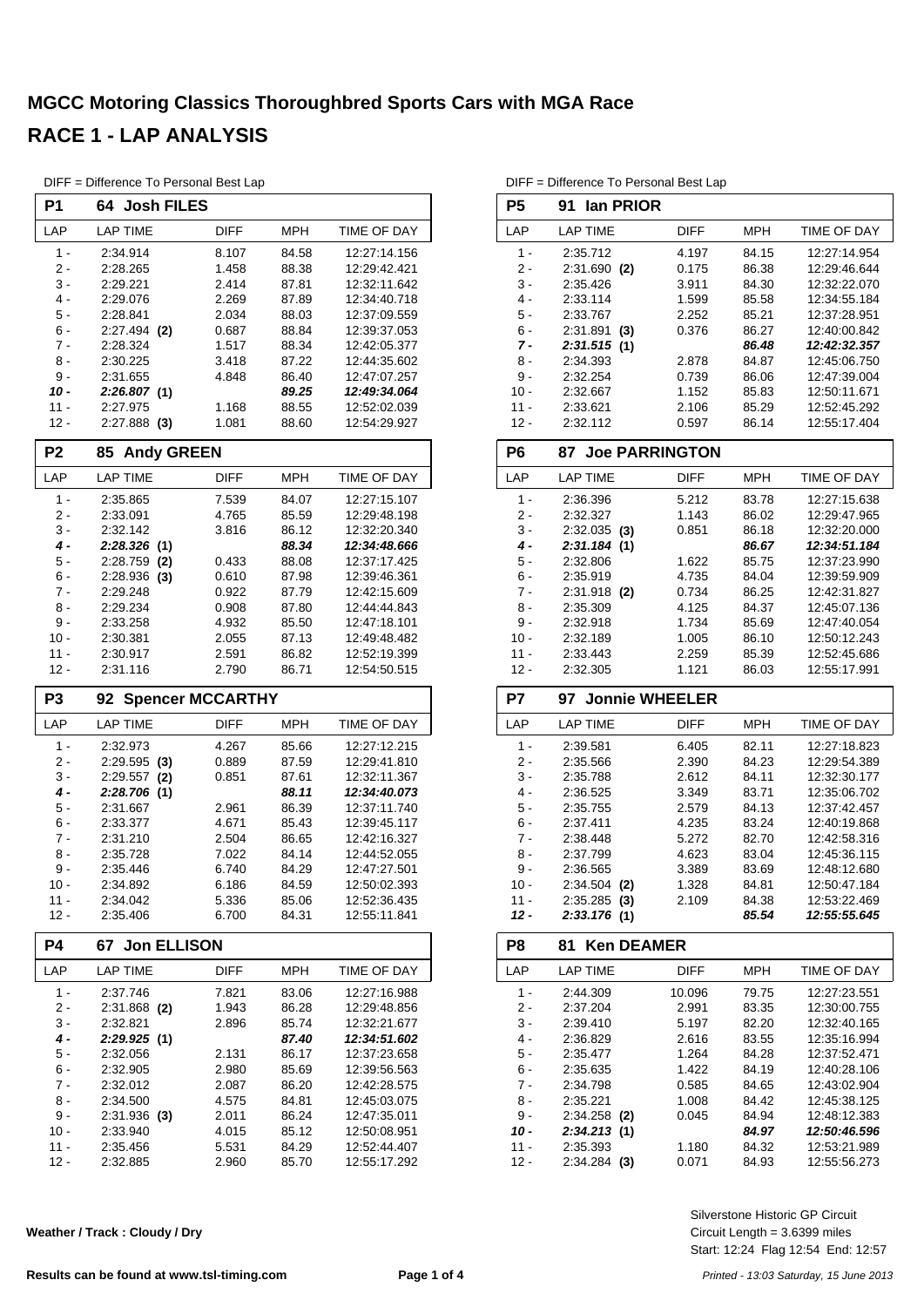| - Diricicrice To Fersonal Dest Eap |                            |                |                |                              |
|------------------------------------|----------------------------|----------------|----------------|------------------------------|
| P9                                 | 98 Lawrence WOOD           |                |                |                              |
| LAP                                | <b>LAP TIME</b>            | <b>DIFF</b>    | <b>MPH</b>     | TIME OF DAY                  |
| $1 -$                              | 2:52.326                   | 15.134         | 76.04          | 12:27:31.568                 |
| 2 -                                | 2:39.736                   | 2.544          | 82.03          | 12:30:11.304                 |
| 3 -                                | 2:38.949                   | 1.757          | 82.44          | 12:32:50.253                 |
| 4 -                                | 2:37.712<br>(2)            | 0.520          | 83.08          | 12:35:27.965                 |
| 5 -                                | 2:37.921<br>(3)            | 0.729          | 82.97          | 12:38:05.886                 |
| 6 -                                | 2:37.998                   | 0.806          | 82.93          | 12:40:43.884                 |
| $7 -$                              | 2:38.185                   | 0.993          | 82.83          | 12:43:22.069                 |
| 8 -                                | 2:37.192(1)                |                | 83.36          | 12:45:59.261                 |
| 9 -                                | 2:37.997                   | 0.805          | 82.93          | 12:48:37.258                 |
| 10 -                               | 2:42.750                   | 5.558          | 80.51          | 12:51:20.008                 |
| $11 -$                             | 2:38.989                   | 1.797          | 82.41          | 12:53:58.997                 |
| $12 -$                             | 2:39.282                   | 2.090          | 82.26          | 12:56:38.279                 |
|                                    |                            |                |                |                              |
| <b>P10</b>                         | <b>Colin JONES</b><br>36   |                |                |                              |
| LAP                                | <b>LAP TIME</b>            | <b>DIFF</b>    | <b>MPH</b>     | TIME OF DAY                  |
| 1 -                                | 2:51.100                   | 14.428         | 76.58          | 12:27:30.342                 |
| 2 -                                | 2:42.663                   | 5.991          | 80.55          | 12:30:13.005                 |
| 3 -                                | 2:43.843                   | 7.171          | 79.97          | 12:32:56.848                 |
| $4 -$                              | 2:40.774                   | 4.102          | 81.50          | 12:35:37.622                 |
| 5 -                                | 2:39.738                   | 3.066          | 82.03          | 12:38:17.360                 |
| 6 -                                | 2:38.618                   | 1.946          | 82.61          | 12:40:55.978                 |
| 7 -                                | 2:38.644                   | 1.972          | 82.59          | 12:43:34.622                 |
| 8 -                                | 2:36.672<br>(1)            |                | 83.63          | 12:46:11.294                 |
| 9 -                                | 2:37.675<br>(3)            | 1.003          | 83.10          | 12:48:48.969                 |
| $10 -$                             | 2:37.037<br>(2)            | 0.365          | 83.44          | 12:51:26.006                 |
| $11 -$                             | 2:37.830                   | 1.158          | 83.02          | 12:54:03.836                 |
| $12 -$                             | 2:38.832                   | 2.160          | 82.50          | 12:56:42.668                 |
|                                    |                            |                |                |                              |
| P11                                | <b>Peter BARNARD</b><br>26 |                |                |                              |
| LAP                                | <b>LAP TIME</b>            | DIFF           | <b>MPH</b>     | TIME OF DAY                  |
|                                    |                            |                |                |                              |
| 1 -<br>2 -                         | 2:48.395                   | 10.792         | 77.81          | 12:27:27.637                 |
|                                    | 2:45.729                   | 8.126          | 79.06          | 12:30:13.366                 |
| 3 -<br>$4 -$                       | $2:38.462$ (3)<br>2:40.045 | 0.859          | 82.69          | 12:32:51.828<br>12:35:31.873 |
|                                    |                            | 2.442          | 81.87          |                              |
| 5 -<br>6 -                         | 2:39.101                   | 1.498<br>1.357 | 82.36          | 12:38:10.974<br>12:40:49.934 |
|                                    | 2:38.960                   |                | 82.43          |                              |
| 7 -                                | 2:40.603                   | 3.000          | 81.59          | 12:43:30.537                 |
| 8 -                                | 2:38.591                   | 0.988          | 82.62          | 12:46:09.128                 |
| 9 -                                | $2:37.823$ (2)             | 0.220          | 83.02          | 12:48:46.951                 |
| 10 -                               | 2:37.603(1)                |                | 83.14          | 12:51:24.554                 |
| 11 -<br>$12 -$                     | 2:38.630<br>2:39.826       | 1.027<br>2.223 | 82.60<br>81.98 | 12:54:03.184<br>12:56:43.010 |
| P12                                | <b>Max CAWTHORN</b><br>33  |                |                |                              |
| LAP                                | <b>LAP TIME</b>            | DIFF           | <b>MPH</b>     | TIME OF DAY                  |
|                                    |                            |                |                |                              |
| 1 -                                | 2:53.288                   | 13.813         | 75.61          | 12:27:32.530                 |
| $2 -$<br>3 -                       | 2:41.382                   | 1.907          | 81.19          | 12:30:13.912                 |
|                                    | 2:42.169                   | 2.694          | 80.80          | 12:32:56.081                 |
| $4 -$                              | 2:42.253                   | 2.778          | 80.76          | 12:35:38.334                 |
| $5$ - $\,$                         | $2:39.758$ (3)             | 0.283          | 82.02          | 12:38:18.092<br>12:40:58.324 |
| 6 -                                | 2:40.232                   | 0.757          | 81.77          |                              |
| $7 -$                              | 2:39.475(1)                |                | 82.16          | 12:43:37.799                 |
| 8 -                                | 2:40.296                   | 0.821          | 81.74          | 12:46:18.095                 |
| 9 -                                | 2:41.223                   | 1.748          | 81.27          | 12:48:59.318                 |
| $10 -$<br>11 -                     | 2:41.599<br>2:41.244       | 2.124<br>1.769 | 81.08<br>81.26 | 12:51:40.917<br>12:54:22.161 |

DIFF = Difference To Personal Best Lap

**P13 38 Neil CAWTHORN** LAP LAP TIME DIFF MPH TIME OF DAY 1 - 2:52.775 15.950 12:27:32.017 75.84 2 - 2:42.085 5.260 12:30:14.102 80.84 3 - 2:41.445 4.620 12:32:55.547 81.16 4 2:42.799 5.974 80.49 12:35:38.346<br>5 2:39.772 2.947 82.01 12:38:18.118 2:39.772 2.947 82.01 12:38:18.118 6 - 2:38.207 1.382 12:40:56.325 **(3)** 82.82 7 - 2:38.905 2.080 12:43:35.230 82.46 *8 - 2:36.825 12:46:12.055* **(1)** *83.55* 9 - 2:38.155 **(2)** 1.330 82.85 12:48:50.210 10 - 2:47.223 10.398 12:51:37.433 78.36 11 - 2:45.345 8.520 12:54:22.778 79.25 12 - 2:45.010 8.185 79.41 12:57:07.788 **P14 41 Babak FARSIAN** LAP LAP TIME DIFF MPH TIME OF DAY 1 - 2:50.112 11.382 12:27:29.354 77.03 2 - 2:41.203 2.473 12:30:10.557 81.28 3 - 2:40.951 2.221 81.41 12:32:51.508 4 - 2:41.119 2.389 12:35:32.627 81.32 5 - 2:39.282 0.552 12:38:11.909 **(2)** 82.26 6 - 2:39.428 0.698 12:40:51.337 **(3)** 82.19 7 - 2:40.792 2.062 12:43:32.129 81.49 *8 - 2:38.730 12:46:10.859* **(1)** *82.55* 9 - 2:39.732 1.002 12:48:50.591 82.03 10 - 2:40.605 1.875 12:51:31.196 81.59 11 - 2:43.269 4.539 12:54:14.465 80.25 12 - 2:59.818 21.088 12:57:14.283 72.87 **P15 57 Alan CHARLTON** LAP LAP TIME DIFF MPH TIME OF DAY 1 - 2:58.368 17.298 12:27:37.610 73.46 2 - 2:47.967 6.897 78.01 12:30:25.577<br>3 - 2:44.699 3.629 79.56 12:33:10.276 2:44.699 3.629 79.56 12:33:10.276 4 - 2:43.785 2.715 80.00 12:35:54.061 5 - 2:41.918 (3) 0.848 80.92 12:38:35.979 6 - 2:45.918 4.848 12:41:21.897 78.97 7 - 2:44.063 2.993 12:44:05.960 79.87 8 - 2:43.006 1.936 12:46:48.966 80.38 *9 - 2:41.070 12:49:30.036* **(1)** *81.35* 10 - 2:43.028 1.958 12:52:13.064 80.37 11 - 2:41.108 (2) 0.038 81.33 12:54:54.172 **P16 43 Kevin SWANN** LAP LAP TIME DIFF MPH TIME OF DAY 1 - 2:52.182 8.972 76.10 12:27:31.424 2 - 2:43.867 0.657 12:30:15.291 **(3)** 79.96 *3 - 2:43.210 12:32:58.501* **(1)** *80.28* 4 - 2:45.005 1.795 12:35:43.506 79.41 5 - 2:43.364 0.154 12:38:26.870 **(2)** 80.21 6 - 2:45.539 2.329 12:41:12.409 79.15 7 - 2:45.866 2.656 12:43:58.275 79.00 8 - 2:46.406 3.196 78.74 12:46:44.681 9 - 2:47.044 3.834 78.44 12:49:31.725 10 - 2:46.756 3.546 12:52:18.481 78.58 11 - 2:46.993 3.783 78.46 12:55:05.474 **P17 44 Paul KHOURI** LAP LAP TIME DIFF MPH TIME OF DAY

DIFF = Difference To Personal Best Lap

**Weather / Track : Cloudy / Dry**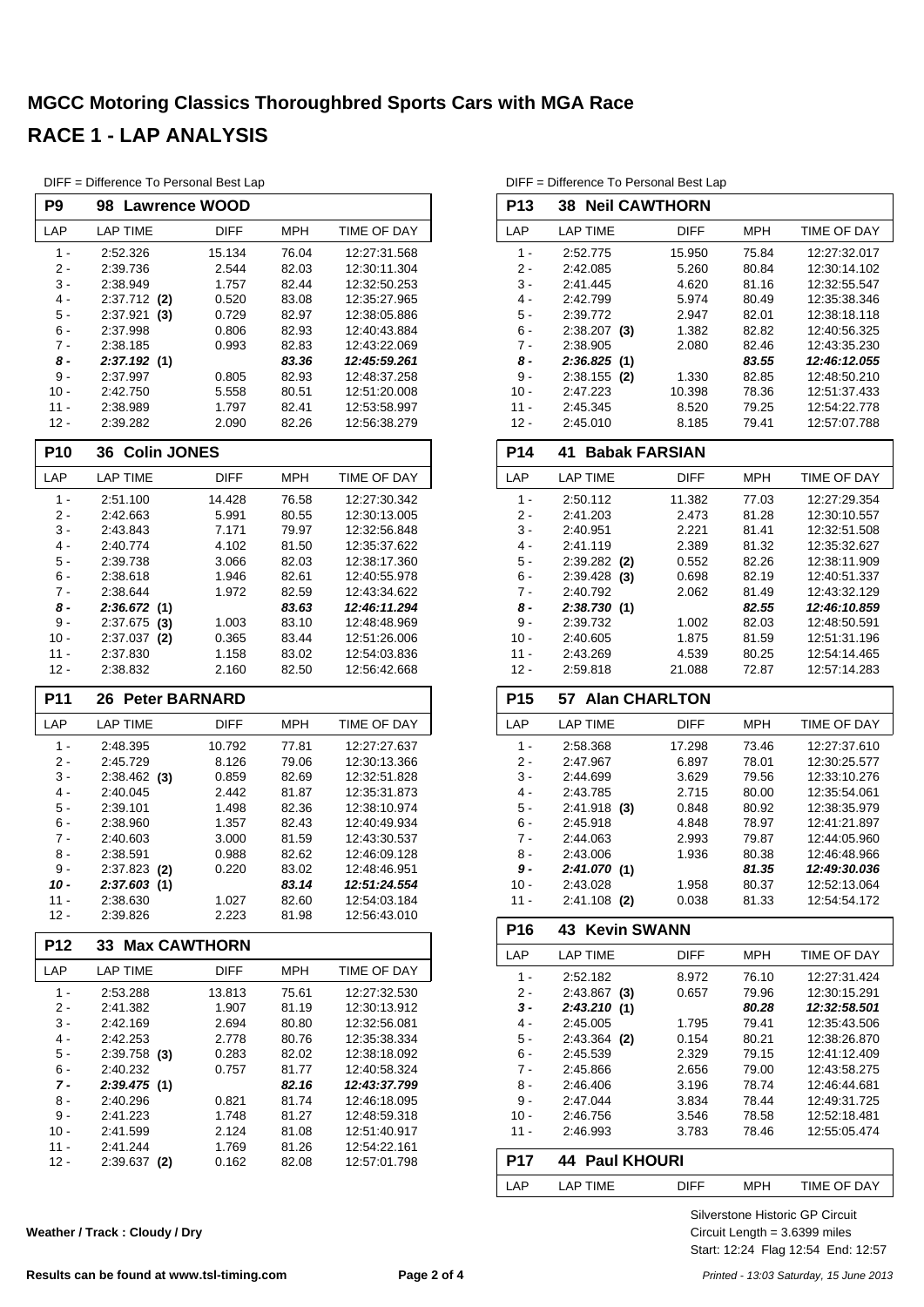|                 | DIFF = Difference To Personal Best Lap |                |                |                              |
|-----------------|----------------------------------------|----------------|----------------|------------------------------|
| 1 -             | 2.58.194                               | 13.918         | 73.53          | 12:27:37.436                 |
| 2 -             | 2:52.115                               | 7.839          | 76.13          | 12:30:29.551                 |
| 3 -             | 2:50.856                               | 6.580          | 76.69          | 12:33:20.407                 |
| 4 -             | 2:53.454                               | 9.178          | 75.54          | 12:36:13.861                 |
| 5 -             | 2:46.654                               | 2.378          | 78.62          | 12:39:00.515                 |
| $6 -$           | 2:46.645                               | 2.369          | 78.63          | 12:41:47.160                 |
| $7 -$           | $2:45.856$ (2)                         | 1.580          | 79.00          | 12:44:33.016                 |
| 8 -<br>9 -      | 2:49.020<br>2:46.617                   | 4.744<br>2.341 | 77.52<br>78.64 | 12:47:22.036<br>12:50:08.653 |
| 10 -            | 2:45.891<br>(3)                        | 1.615          | 78.99          | 12:52:54.544                 |
| 11 -            | 2:44.276(1)                            |                | 79.76          | 12:55:38.820                 |
| <b>P18</b>      | <b>Tyrone WHITE</b><br>65              |                |                |                              |
| LAP             | <b>LAP TIME</b>                        | <b>DIFF</b>    | MPH            | TIME OF DAY                  |
| 1 -             | 3:02.083                               | 16.387         | 71.96          | 12:27:41.325                 |
| $2 -$           | 2:51.013                               | 5.317          | 76.62          | 12:30:32.338                 |
| 3 -             | 2:49.873                               | 4.177          | 77.13          | 12:33:22.211                 |
| 4 -             | 2:49.368                               | 3.672          | 77.36          | 12:36:11.579                 |
| 5 -             | 2:46.647                               | 0.951          | 78.63          | 12:38:58.226                 |
| $6 -$           | 2:47.673                               | 1.977          | 78.15          | 12:41:45.899                 |
| 7 -             | $2:46.473$ (3)                         | 0.777          | 78.71          | 12:44:32.372                 |
| 8 -             | 2:47.959                               | 2.263          | 78.01          | 12:47:20.331                 |
| 9 -             | 2:47.401                               | 1.705          | 78.27          | 12:50:07.732                 |
| $10 -$          | $2:45.887$ (2)                         | 0.191          | 78.99          | 12:52:53.619                 |
| 11 -            | 2:45.696(1)                            |                | 79.08          | 12:55:39.315                 |
| P <sub>19</sub> | <b>Terry BURROWS</b><br>22             |                |                |                              |
| LAP             | <b>LAP TIME</b>                        | <b>DIFF</b>    | <b>MPH</b>     | TIME OF DAY                  |
| 1 -             | 3:01.811                               | 17.369         | 72.07          | 12:27:41.053                 |
| 2 -             | 2:52.387                               | 7.945          | 76.01          | 12:30:33.440                 |
| 3 -<br>$4 -$    | 2:49.932<br>2:48.846                   | 5.490<br>4.404 | 77.11<br>77.60 | 12:33:23.372<br>12:36:12.218 |
| 5 -             | 2:47.079                               | 2.637          | 78.42          | 12:38:59.297                 |
| 6 -             | 2:47.369                               | 2.927          | 78.29          | 12:41:46.666                 |
| $7 -$           | 2:46.971<br>(3)                        | 2.529          | 78.47          | 12:44:33.637                 |
| 8 -             | 2:47.533                               | 3.091          | 78.21          | 12:47:21.170                 |
| 9 -             | 2:48.232                               | 3.790          | 77.89          | 12:50:09.402                 |
| $10 -$          | 2:46.490<br>(2)                        | 2.048          | 78.70          | 12:52:55.892                 |
| 11 -            | 2:44.442(1)                            |                | 79.68          | 12:55:40.334                 |
| <b>P20</b>      | 32 Alan KYSON                          |                |                |                              |
| LAP             | LAP TIME                               | <b>DIFF</b>    | <b>MPH</b>     | TIME OF DAY                  |
| 1 -             | 3:05.986                               | 22.132         | 70.45          | 12:27:45.228                 |
| $2 -$           | 2:50.284                               | 6.430          | 76.95          | 12:30:35.512                 |
| 3 -             | 2:48.912                               | 5.058          | 77.57          | 12:33:24.424                 |
| 4 -             |                                        |                |                |                              |
|                 | 2:46.703                               | 2.849          | 78.60          | 12:36:11.127                 |
| 5 -             | 2:58.093                               | 14.239         | 73.57          | 12:39:09.220                 |
| 6 -             | 2:46.259                               | 2.405          | 78.81          | 12:41:55.479                 |
| 7 -             | 2:45.810                               | 1.956          | 79.02          | 12:44:41.289                 |
| $8 -$           | $2:45.799$ (3)                         | 1.945          | 79.03          | 12:47:27.088                 |
| 9 -<br>10 -     | 2:47.274<br>2:44.129 (2)               | 3.420<br>0.275 | 78.33<br>79.83 | 12:50:14.362<br>12:52:58.491 |
| 11 -            | 2:43.854(1)                            |                | 79.97          | 12:55:42.345                 |
| P21             | 74<br><b>Phillip LAMBE</b>             |                |                |                              |
| LAP             | <b>LAP TIME</b>                        | DIFF           | <b>MPH</b>     | TIME OF DAY                  |
| 1 -             | 3:04.815                               | 17.163         | 70.90          | 12:27:44.057                 |
| 2 -             | 2:50.209                               | 2.557          | 76.98          | 12:30:34.266                 |
| 3 -             | 2:51.853                               | 4.201          | 76.24          | 12:33:26.119                 |
| 4 -             | 2:48.766                               | 1.114          | 77.64          | 12:36:14.885                 |

**Weather / Track : Cloudy / Dry**

|        | DIFF = Difference To Personal Best Lap |       |       |              |
|--------|----------------------------------------|-------|-------|--------------|
| 6 -    | $2:48.385$ (2)                         | 0.733 | 77.82 | 12:41:52.073 |
| 7 -    | 2:50.204                               | 2.552 | 76.98 | 12:44:42.277 |
| 8 -    | 2:47.652(1)                            |       | 78.16 | 12:47:29.929 |
| 9 -    | 2:52.090                               | 4.438 | 76.14 | 12:50:22.019 |
| $10 -$ | 2:50.989                               | 3.337 | 76.63 | 12:53:13.008 |
| $11 -$ | $2:48.404$ (3)                         | 0.752 | 77.81 | 12:56:01.412 |

| <b>P22</b>      | 4 Peter HISCOCKS           |             |            |                    |  |
|-----------------|----------------------------|-------------|------------|--------------------|--|
| LAP             | <b>LAP TIME</b>            | <b>DIFF</b> | <b>MPH</b> | <b>TIME OF DAY</b> |  |
| $1 -$           | 3:06.959                   | 17.513      | 70.08      | 12:27:46.201       |  |
| $2 -$           | 2:50.657                   | 1.211       | 76.78      | 12:30:36.858       |  |
| $3 -$           | 2:50.730                   | 1.284       | 76.75      | 12:33:27.588       |  |
| $4 -$           | 2:49.872<br>(3)            | 0.426       | 77.13      | 12:36:17.460       |  |
| $5 -$           | 2:49.714<br>(2)            | 0.268       | 77.21      | 12:39:07.174       |  |
| $6 -$           | 2:49.446<br>(1)            |             | 77.33      | 12:41:56.620       |  |
| $7 -$           | 2:51.658                   | 2.212       | 76.33      | 12:44:48.278       |  |
| $8 -$           | 2:53.293                   | 3.847       | 75.61      | 12:47:41.571       |  |
| $9 -$           | 2:52.465                   | 3.019       | 75.97      | 12:50:34.036       |  |
| $10 -$          | 2:52.223                   | 2.777       | 76.08      | 12:53:26.259       |  |
| $11 -$          | 2:51.116                   | 1.670       | 76.57      | 12:56:17.375       |  |
| P <sub>23</sub> | <b>Martyn CLEWS</b><br>11  |             |            |                    |  |
| LAP             | <b>LAP TIME</b>            | <b>DIFF</b> | <b>MPH</b> | <b>TIME OF DAY</b> |  |
| 1 -             | 3:08.887                   | 16.822      | 69.37      | 12:27:48.129       |  |
| $2 -$           | $2:53.483$ (3)             | 1.418       | 75.53      | 12:30:41.612       |  |
| $3 -$           | 2:54.371                   | 2.306       | 75.14      | 12:33:35.983       |  |
| $4 -$           | 2:54.303                   | 2.238       | 75.17      | 12:36:30.286       |  |
| $5 -$           | 2:52.065(1)                |             |            |                    |  |
|                 |                            |             | 76.15      | 12:39:22.351       |  |
| $6 -$           | 2:54.394                   | 2.329       | 75.13      | 12:42:16.745       |  |
| $7 -$           | 2:58.938                   | 6.873       | 73.23      | 12:45:15.683       |  |
| $8 -$           | 2:53.286 (2)               | 1.221       | 75.61      | 12:48:08.969       |  |
| $9 -$           | 2:54.388                   | 2.323       | 75.14      | 12:51:03.357       |  |
| $10 -$          | 2:53.814                   | 1.749       | 75.38      | 12:53:57.171       |  |
| $11 -$          | 2:54.906                   | 2.841       | 74.91      | 12:56:52.077       |  |
| P <sub>24</sub> | <b>David LAMYMAN</b><br>27 |             |            |                    |  |
| LAP             | <b>LAP TIME</b>            | <b>DIFF</b> | <b>MPH</b> | <b>TIME OF DAY</b> |  |
| $1 -$           | 3:08.683                   | 14.644      | 69.44      | 12:27:47.925       |  |

| - .    |                 |        |       |              |
|--------|-----------------|--------|-------|--------------|
| $1 -$  | 3:08.683        | 14.644 | 69.44 | 12:27:47.925 |
| $2 -$  | $2:54.302$ (2)  | 0.263  | 75.17 | 12:30:42.227 |
| $3 -$  | 2:54.811        | 0.772  | 74.95 | 12:33:37.038 |
| 4 -    | 2:54.439<br>(3) | 0.400  | 75.11 | 12:36:31.477 |
| 5 -    | 2:54.039(1)     |        | 75.29 | 12:39:25.516 |
| 6 -    | 2:56.817        | 2.778  | 74.10 | 12:42:22.333 |
| 7 -    | 2:56.485        | 2.446  | 74.24 | 12:45:18.818 |
| 8 -    | 2:54.936        | 0.897  | 74.90 | 12:48:13.754 |
| 9 -    | 2:56.538        | 2.499  | 74.22 | 12:51:10.292 |
| $10 -$ | 2:56.414        | 2.375  | 74.27 | 12:54:06.706 |
| 11 -   | 2:55.515        | 1.476  | 74.65 | 12:57:02.221 |

| P25   |                 | 58 Andrew MOORE |            |              |  |  |
|-------|-----------------|-----------------|------------|--------------|--|--|
| LAP   | <b>LAP TIME</b> | <b>DIFF</b>     | <b>MPH</b> | TIME OF DAY  |  |  |
| 1 -   | 3:24.343        | 14.793          | 64.12      | 12:28:03.585 |  |  |
| $2 -$ | 3:12.249        | 2.699           | 68.16      | 12:31:15.834 |  |  |
| $3 -$ | 3:11.444        | 1.894           | 68.44      | 12:34:27.278 |  |  |
| 4 -   | 3:12.811        | 3.261           | 67.96      | 12:37:40.089 |  |  |
| $5 -$ | $3:09.832$ (2)  | 0.282           | 69.02      | 12:40:49.921 |  |  |
| $6 -$ | 3:10.895        | 1.345           | 68.64      | 12:44:00.816 |  |  |
| $7 -$ | 3:09.550(1)     |                 | 69.13      | 12:47:10.366 |  |  |
| 8 -   | 3:12.906        | 3.356           | 67.92      | 12:50:23.272 |  |  |
| 9 -   | 3:10.218<br>(3) | 0.668           | 68.88      | 12:53:33.490 |  |  |
| 10 -  | 3:12.172        | 2.622           | 68.18      | 12:56:45.662 |  |  |